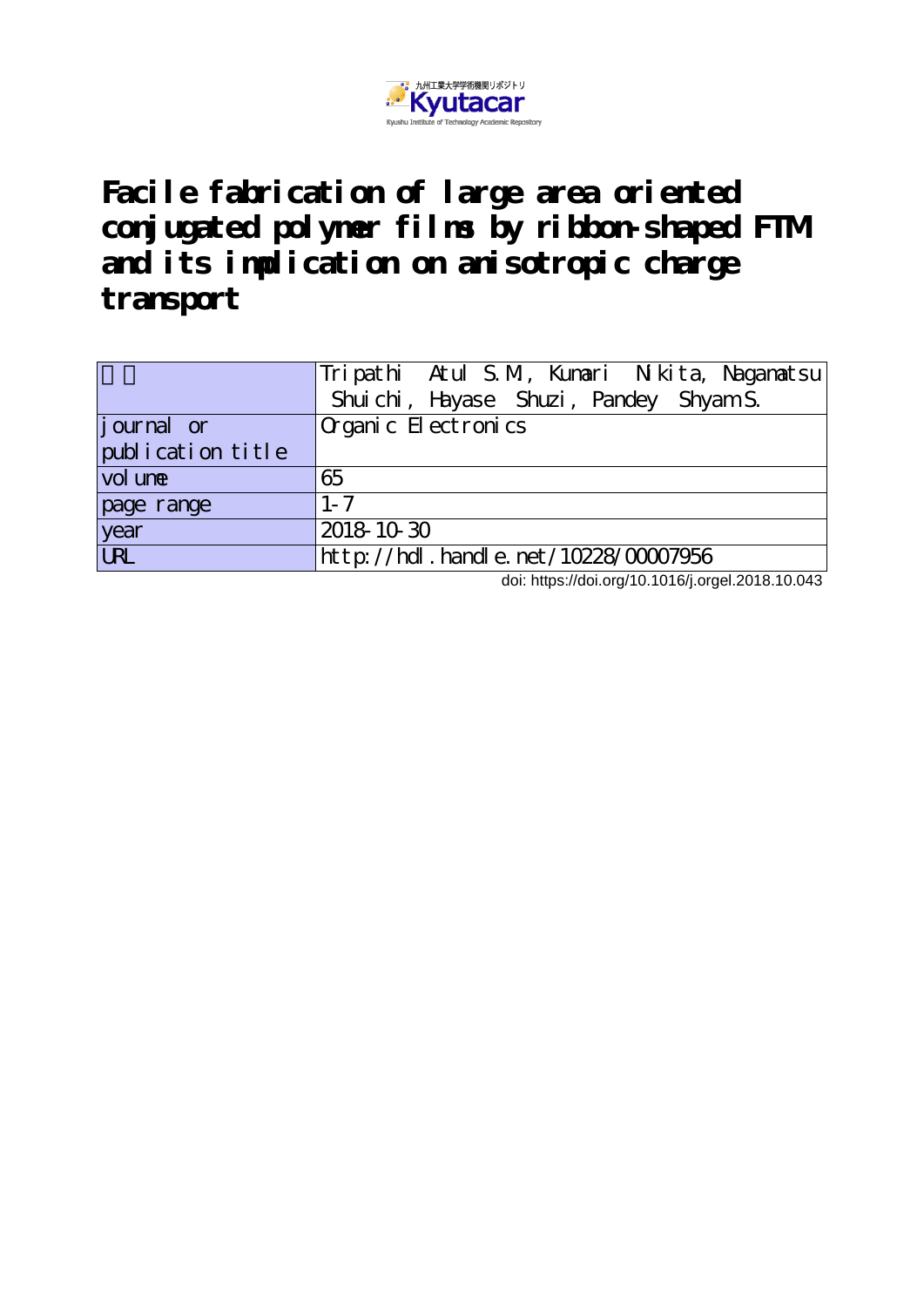## **Facile fabrication of large area oriented conjugated polymer films by ribbonshaped FTM and its implication on anisotropic charge transport**

Atul S. M. Tripathi<sup>1\*</sup>, Nikita Kumari<sup>1</sup>, Shuichi Nagamatsu<sup>2</sup>, Shuzi Hayase<sup>1</sup> and Shyam S. Pandey<sup>1\*</sup>

<sup>1</sup>Graduate School of Life Science and Systems Engineering, Kyushu Institute of Technology, 2-4 Hibikino, Wakamatsu, Kitakyushu 808-0196, Japan

<sup>2</sup>Department of Computer Science and Electronics, Kyushu Institute of Technology, 680-4 Kawazu, Iizuka, 820-8502, Japan

E-mail: [tripathi-atul@edu.life.kyutech.ac.jp,](mailto:tripathi-atul@edu.life.kyutech.ac.jp) [shyam@life.kyutech.ac.jp](mailto:shyam@life.kyutech.ac.jp)

## **Abstract**

Facile fabrication of large area ( $>$  20 long and  $>$  2 cm wide) uniform and oriented thin films of a variety of conjugated polymers (CPs) with minimal material wastage been successfully demonstrated using our newly developed ribbon-shaped floating film transfer method (FTM). Under an identical film fabrication conditions of FTM like hydrophilic liquid substrate consisted of ethylene glycol and glycerol (3:1), temperature of  $60^{\circ}$ C and polymer concentration 1% (w/w) in chloroform, order molecular orientation was found to be PQT-C12>F8T2>NR-P3HT>PBTTT-C14>PTB7. Depending on the nature of polymeric backbone, CPs exhibited differentia optical anisotropies in their oriented thin films, which was explained in terms of nature and rigidity of polymeric chains in the light of persistent length. Organic field effect transistors fabricated using these CPs exhibited clear p-type behavior and anisotropic charge transport. Amongst various CPs used, PQT-C12 not only exhibits highest optical anisotropy ( $DR = 5.1$ ) but also highest anisotropic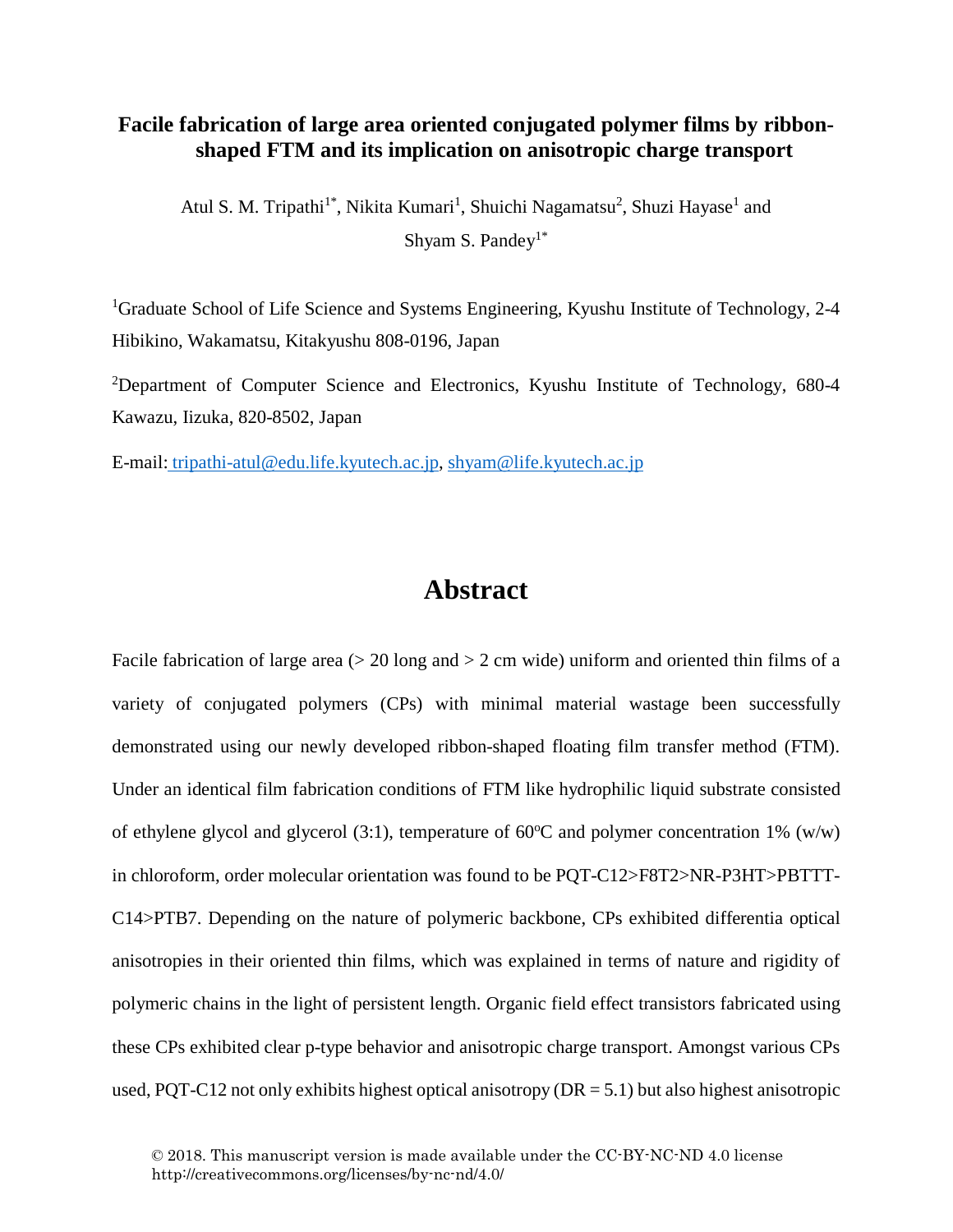charge transport ( $\mu$ <sub>||</sub> /  $\mu$ <sub>⊥</sub> = 7.1). Ribbon-shaped thin films of PQT-C12 prepared by ribbon-shaped FTM exhibited best device performance with a charge carrier mobility  $5.0 \times 10^{-2}$  Cm<sup>2</sup>/Vs and ON/OFF ratio of 10<sup>6</sup> when films were oriented parallel to the channel direction. Interestingly, mobility of parallel oriented thin films prepared by FTM was about two orders of magnitude higher compared to the devices OFETs fabricated using conventional spin coating  $(6.7 \times 10^{-4} \text{ cm}^2/\text{Vs})$ .

**Keywords:** Floating film transfer, Conjugated polymers, Anisotropy, Field effect transistor, Liquid substrate.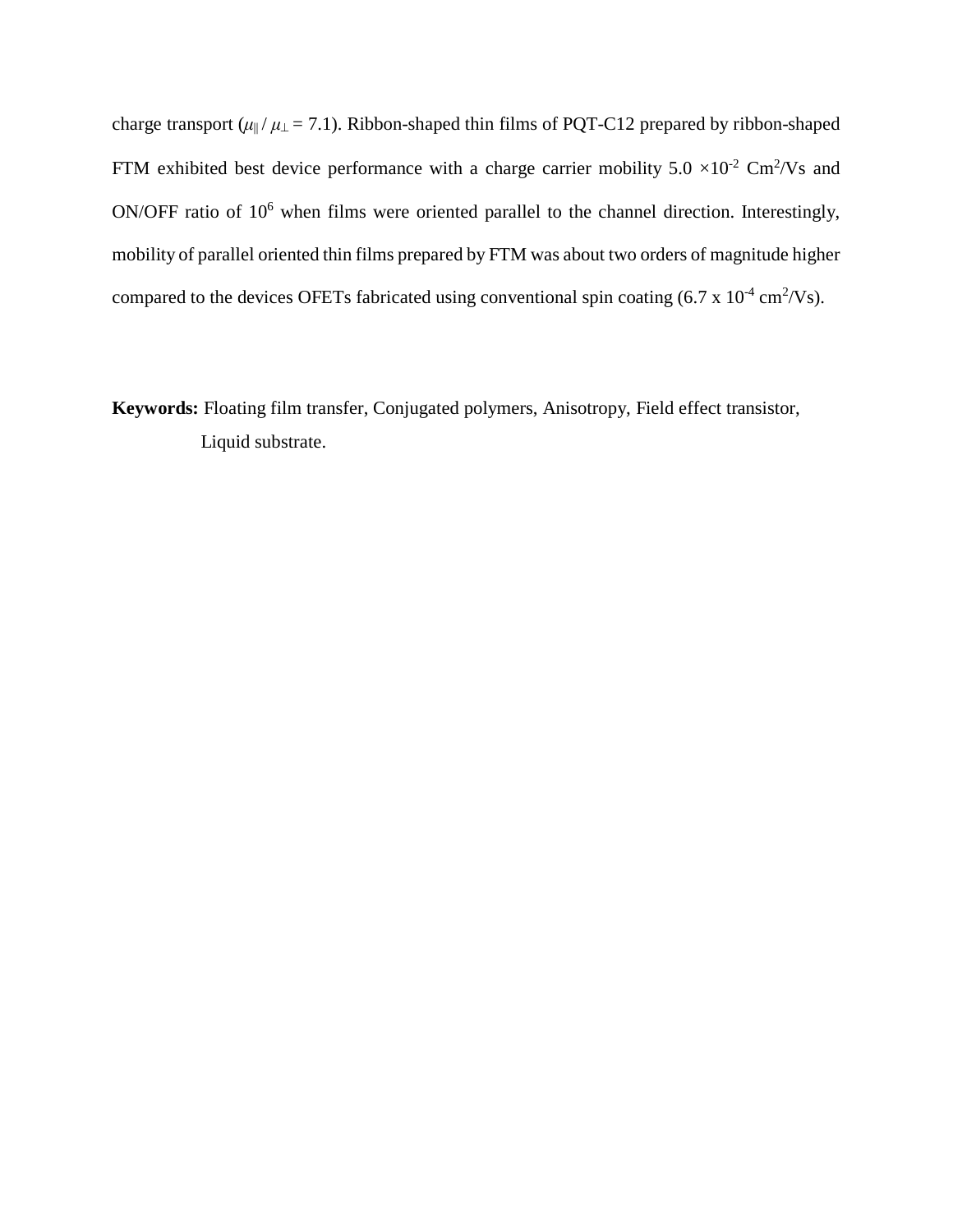# **Introduction**

Utilization of conjugated polymers (CPs) and their semiconducting properties for the application in various technological fields like solar cells, organic light emitting diodes and organic field effect transistors (OFETs) make them strong contender amongst organic semiconductors in the area of organic electronics [1-2]. CPs can be functionalized by main chain and side chain substitutions [3- 4], which facilitates solution processing and various types of applications [5-7]. Intrinsic one dimensionality and extended  $\pi$ -conjugation of CPs make them susceptible to molecular selfassembly in condensed state. In molecular self-assembly attainment of ordered structure is driven by the different interactions like hydrogen bonding, hydrophobic, electrostatic, van der Waals and  $\pi$ - $\pi$  stacking etc. Controlling the molecular self-assembly in order to get ordered structure is one of the requirements for providing the high-performance to optoelectronics devices. Alignment of CPs has been reported for enhancing the charge transport, polarized luminescence and electroluminescence [8-11]. At the same time, molecular alignment CPs support in-plane transport owing to the planarity of π-conjugated backbone leading to high-performance in organic OFETs [10]. A number of techniqueslike mechanical rubbing[12], friction transfer [13], high temperature rubbing [14], drawing [15], strain alignment [16] and solution flow [17] etc. have already been used for the alignment of the CPs. Although these techniques have been found to impart molecular orientation but intriguing problems like mechanical damage, static charge accumulation, solubility of the under layers, material wastage and lack of multilayer formation have to be solved amicably. Apart from these, they use shear force providing face-on orientation, which not much suitable for planer devices like OFETs. On the other hand, deposition of thin film through polymeric solution with slow solvent evaporation result in to thermodynamically favored edge-on orientation, which is highly essential for in-plane charge transport in the planner devices [18-20].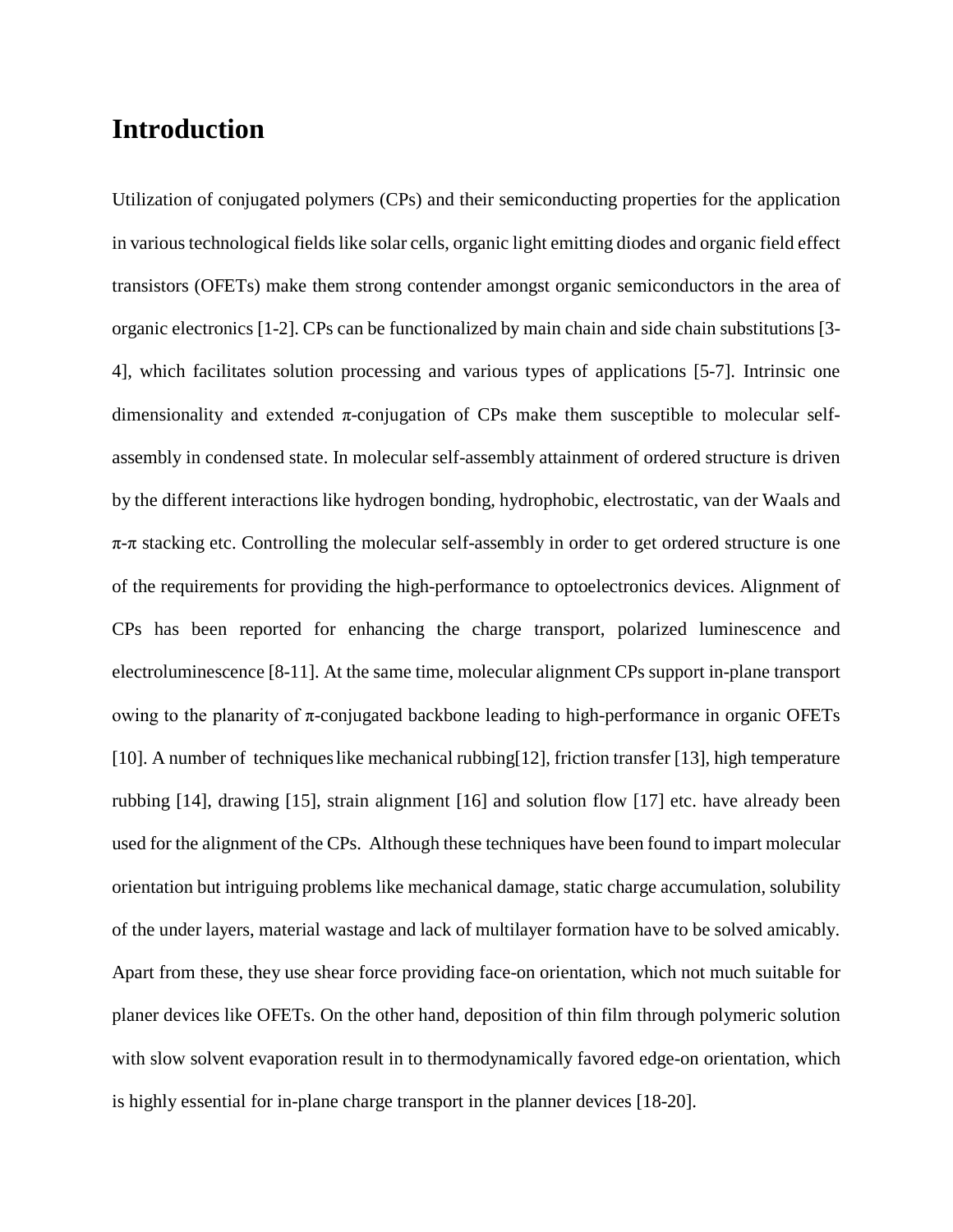We have developed a new and low-cost method for the fabrication uniform and oriented thin films on the viscous liquid substrate and named as floating film transfer method (FTM) [21- 22]. Orthogonality of the solvents used for the preparation of liquid substrate and solution of CPs are important requirements for thin film fabrication under FTM. Application of a drop of polymer solution with low boiling solvent on an orthogonal liquid substrate leads to fabrication of thin floating film via film spreading and solvent evaporation. Competing processes like evaporation of solvent used for polymer solution and viscous force of liquid substrate provide molecular orientation to the floating film. Such floating films can be easily transferred to the desired substrate for further characterization as well as applications. It has been found that film thickness and orientation intensity can be controlled by optimizing film-casting parameters like concentration of the polymer solution, temperature and viscosity of the liquid substrates [23]. Apart from the optimization of film casting conditions during FTM, the nature of the polymeric backbone also plays a dominant role in controlling the molecular orientation and affects the finally attainable optical anisotropies [24]. In order to circumvent issues like non-uniformity and multi-directional film spreading, we have recently reported an improvisation in our conventional FTM [25]. Utilization of a custom-made slider during film spreading for providing directionality to the spreading film in FTM led to the large area (14-20 cm) and highly oriented films formation named as Ribbon- shaped FTM [26].

Present article deals with fabrication and characterization of very large area oriented thin films of CPs using our newly proposed ribbon-shaped FTM. To expedite the investigations pertaining to the nature of the polymeric backbone on molecular orientation, five different CPs (homopolymer and copolymer) belonging to the thiophene family have been taken into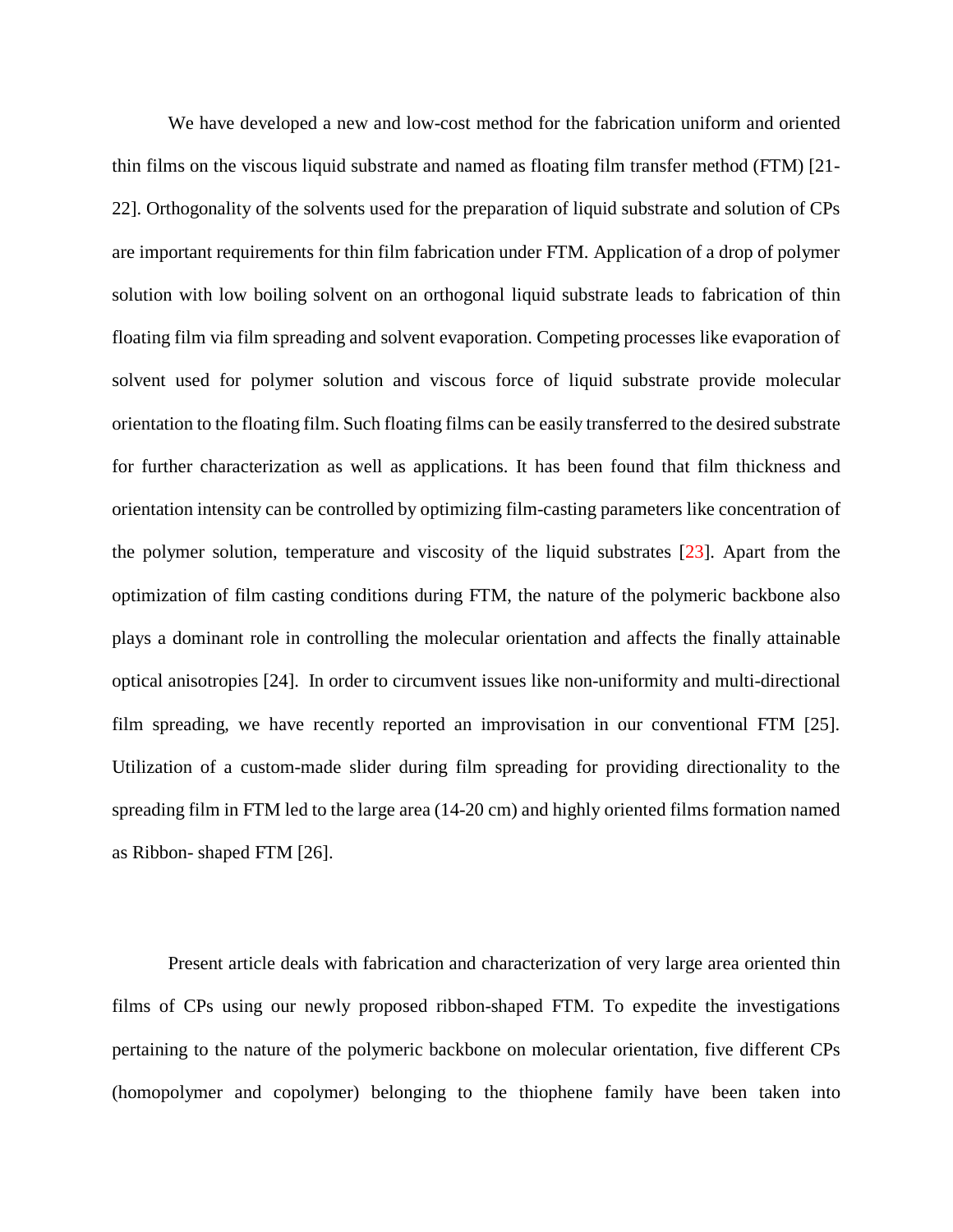consideration. Molecular orientation in these large areas oriented films have been probed by polarized electronic absorption spectroscopy while anisotropic charge transport has been studied after the fabrication OFETs in the bottom gate top contact device architecture.

# **2. Materials and Method**

Five different CPs such as poly(didodecylquaterthiophene) (**PQT-C12**), poly[(9,9-dioctyl-9Hfluorene-2,7-diyl)-alt-2,2'-bithiophene]-5,5'-diyl)] (**F8T2**), non-regiocontrolled poly (3-hexyl thiophene) (**NR-P3HT**), poly[2,5-bis(3-tetradecylthiophen-2-yl)thieno[3,2-b]thiophene] (**PBTTT-C14**) and poly[4,8-bis[(2-ethylhexyl)oxy]benzo[1,2-b:4,5-b']dithiophene-2,6-diyl][3 fluoro-2-[(2-ethylhexyl)carbonyl]thieno[3,4-b]thiophenediyl] (**PTB7**) have been used for present investigation. Chemical structure of the CPs are shown in the Fig. 1.



**Figure 1**. Chemical structure of conjugated polymer utilized for probing molecular orientation and anisotropic charge transport.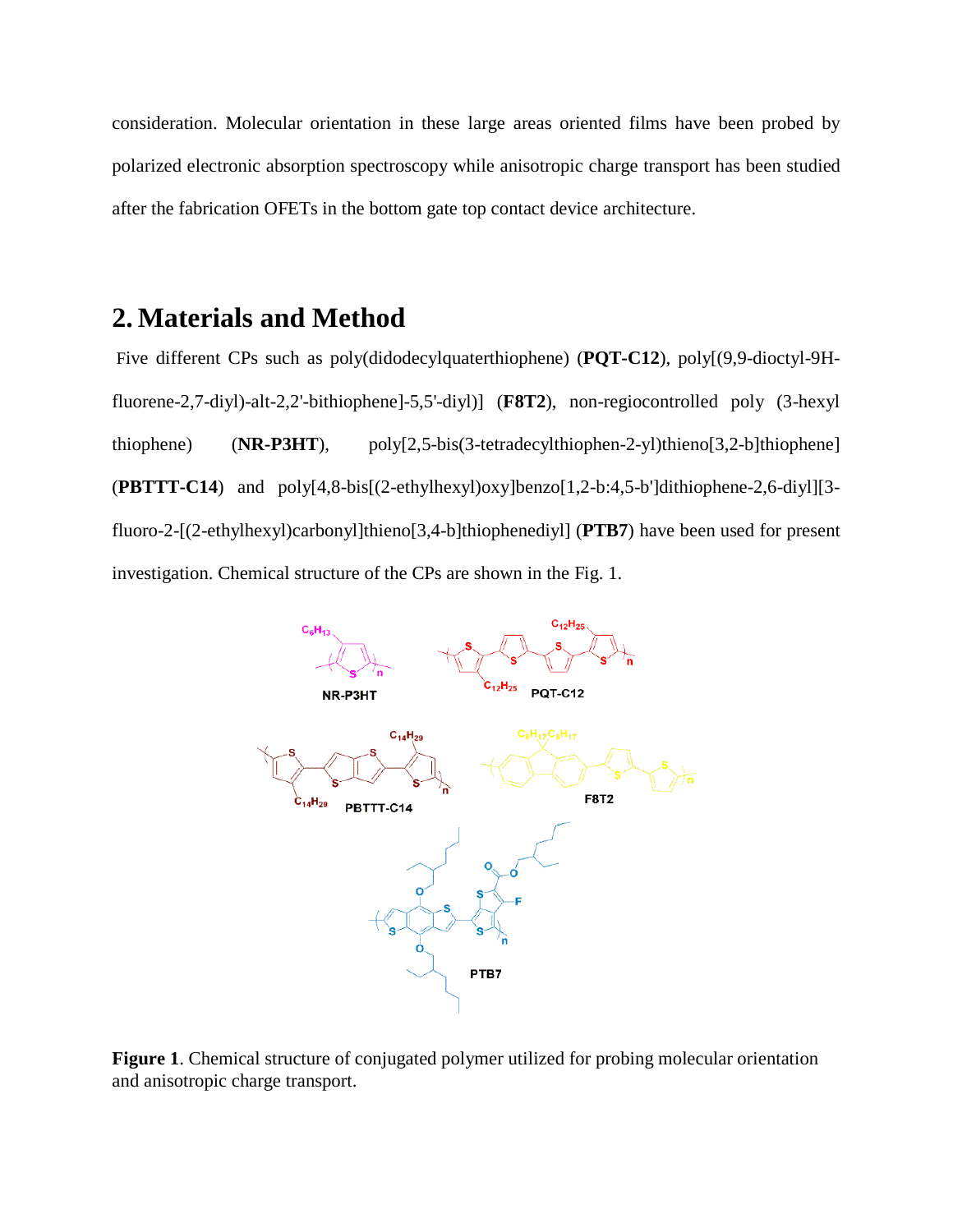$NR-P3HT$  and  $PQT-C12$  were chemically synthesized using  $FeCl<sub>3</sub>$  catalyzed oxidative polymerization and purified by soxhlet extraction as per our earlier publications [27-29]. Copolymer F8T2 was synthesized by Suzuki coupling following the method reported by Lim et al [30]. Copolymer PTB7 and homopolymer PBTTT-C14 were obtained from 1-Material and Sigma Aldrich, respectively. Both of these two polymers were used as received without any further purifications. In order to fabricate thin films by FTM, 1 % solution (w/w) of the respective CPs was prepared in the dehydrated chloroform. Oriented thin films of the CPs were prepared using a rectangular tray (23 cm  $\times$ 15 cm) filled with hydrophilic viscous liquid substrate. The liquid substrate consisted of a binary mixture of ethylene glycol (EG) and glycerol (GL) in the 3:1 ratio. A custom-made slider (PTFE) was placed at one of the longer side of the rectangular tray as schematically shown in the Fig. 2.



**Figure 2.** Schematic representation for fabrication of oriented thin film by ribbon-shaped FTM.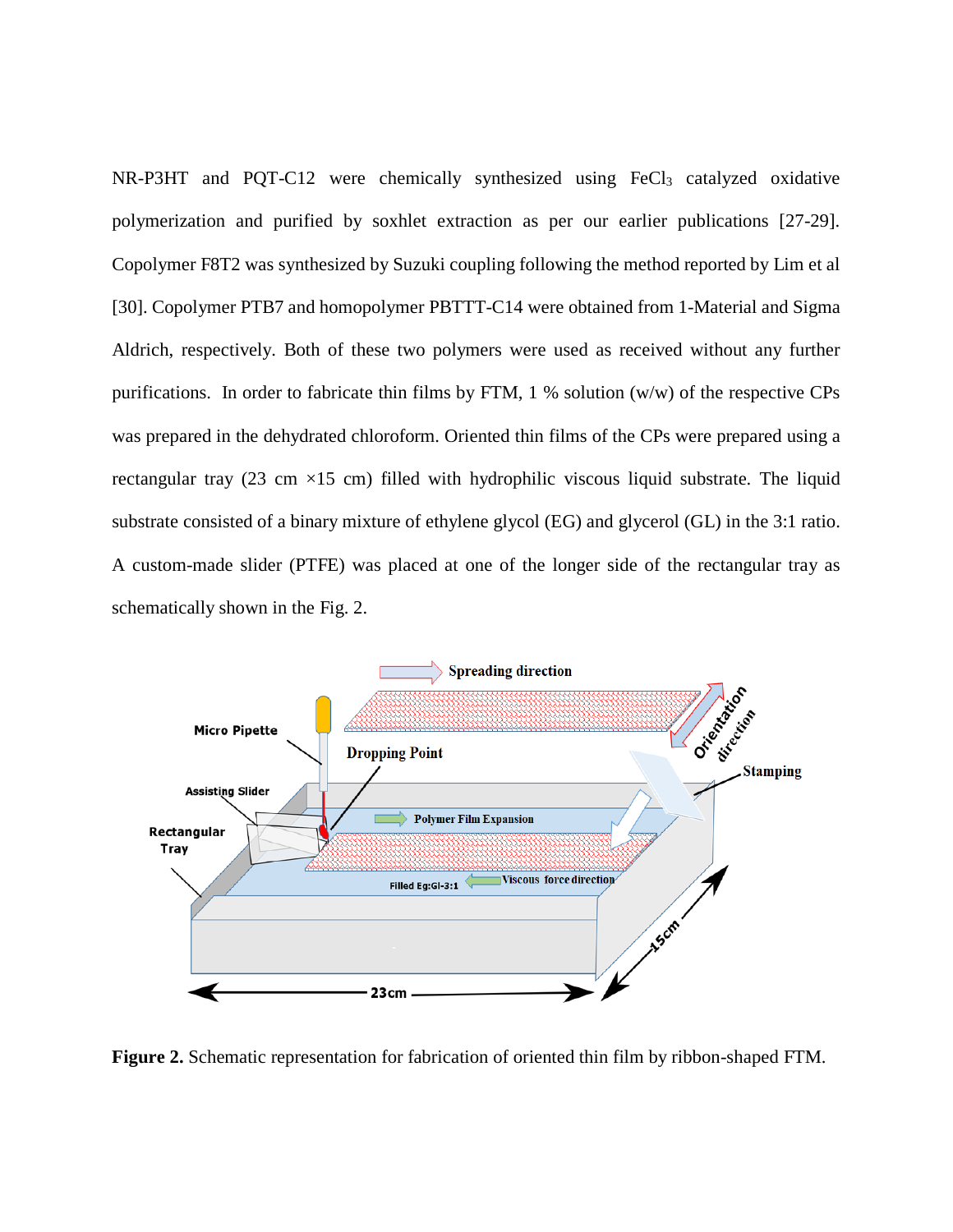About 25 µl solution of respective polymers in dehydrated chloroform was dropped in the center of the slider upon the hydrophilic liquid substrate. Slider assists the spreading of polymer solution in one direction followed by continuous evaporation of chloroform owing to its low boiling point finally leading to large area ribbon-shaped oriented floating film. Film orientation was verified manually by necked eye using a polarizer film and transferred on a glass and  $Si/SiO<sub>2</sub>$ substrates by stamping for investigations pertaining to the estimation of optical anisotropy and device fabrication, respectively. At the same time, spin-coated films of CPs under investigation were also prepared by using 0.5 % (w/w) polymer solution at spinning speed of 3000 rpm for 120 s to compare their optoelectronic behavior. Polarized electronic absorption spectra were measured by UV-visible NIR spectrophotometer (JASCO-570) attached with Glan Thomson prism. To measure the absorption coefficient, the film thickness was estimated by interference microscope [Nikon Eclipse LV150]. Electrical characterization was made after OFET fabrication in bottom gate top contact device structure using respective CP films fabricated by spin coating as well as FTM. OFET was fabricated upon a highly p-doped silicon having 300 nm of  $SiO<sub>2</sub>$  insulating layer as a gate dielectric with the capacitance of 10 nF/cm<sup>2</sup>. Prior to semiconductor deposition, SiO<sub>2</sub> surface was treated with 2 mM solution of octadecyltrichlorosilane (OTS) in dehydrated toluene at 90°C for 2 hours followed by annealing at 130°C for 30 min. to make self-assembled monolayer of OTS on SiO2 surface. 50 nm source and the drain electrodes were then deposited by thermal evaporation at a base pressure of  $10^{-6}$  Torr using Ni as a shadow mask having channel length (L=  $20 \,\mu$ m) and width (W=2 mm). Electrical characterization of OFETs thus fabricated was done with computer controlled two-channel source measure unit (Keithley-2612) at pressure of  $10^{-3}$  Torr.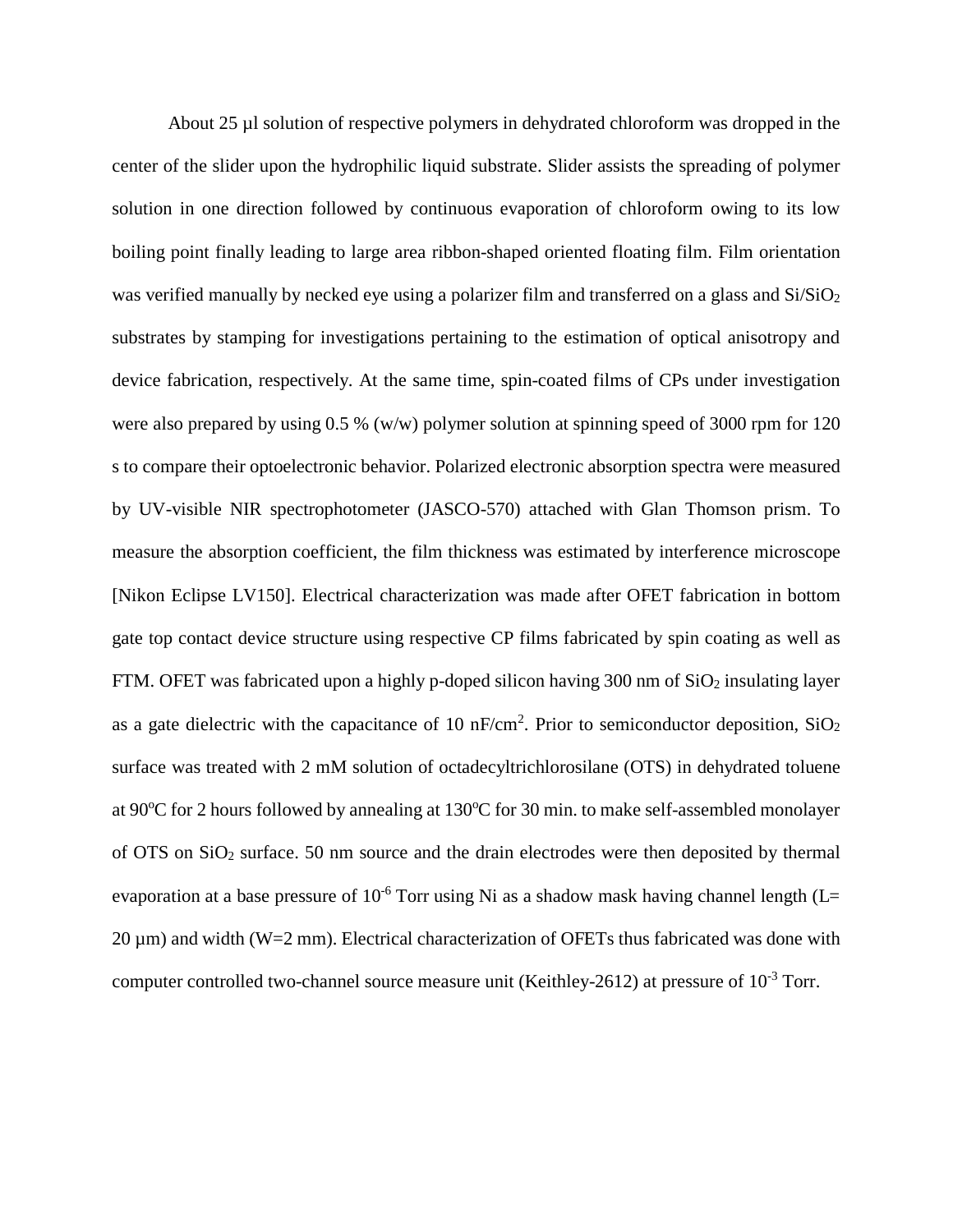## **3. Result and Discussion**

#### **3.1 Fabricated of oriented thin films CPs by ribbon-shaped FTM**

As discussed earlier, orientation intensity in FTM can be controlled by controlling the speed of film spreading and solvent evaporation forming thin film on the viscous hydrophilic liquid substrate. At the same time, extent of orientation and film thickness can also be controlled by controlling the film casting parameters like concentration of the polymer solution along with the temperature and viscosity of the liquid substrate [23]. During FTM, compressive force posed by the viscous liquid substrate and solvent evaporation of polymer solution synergistically assist the molecular alignment. These ribbon shaped films have been found to orient in the tangential direction to the film spreading. An optimized condition such as hydrophilic liquid substrate consisted of EG/GL (3:1), temperature of 60 $^{\circ}$ C and polymer concentration 1% (w/w) in chloroform was found to be optimum for NR-P3HT. Utilization PTFE slider and NR-P3HT, we have recently demonstrated fabrication of very large area  $(>=20 \text{ cm} \text{ long and }>=2 \text{ cm} \text{ wide})$ , uniform and oriented under ribbon-shaped Film [25]. In order to check versatility of this ribbon-shaped FTM, a number of organic CPs like PQT-C12, F8T2, NR-P3HT, PBTTT-C14 and PTB7 were utilized for the fabrication of thin films. All of the these CPs were subjected to thin film fabrication by under optimized casting condition of NR-P3HT aiming towards implication of nature of polymeric backbone on their optoelectronic properties. Fabricated thin films for various CPs are shown in the Fig. 3. It can be clearly seen from this figure that all of the CPs under investigation form very large area about 2 cm  $x > 20$  cm thin films like a ribbon under FTM similar to that of NR-P3HT as reported by us previously. Observation of these films under polarizer reveals a contrast in the color when polarizer was rotated at 90° indicating that these films are oriented too. Direction of the film orientation was perpendicular to the film spreading direction.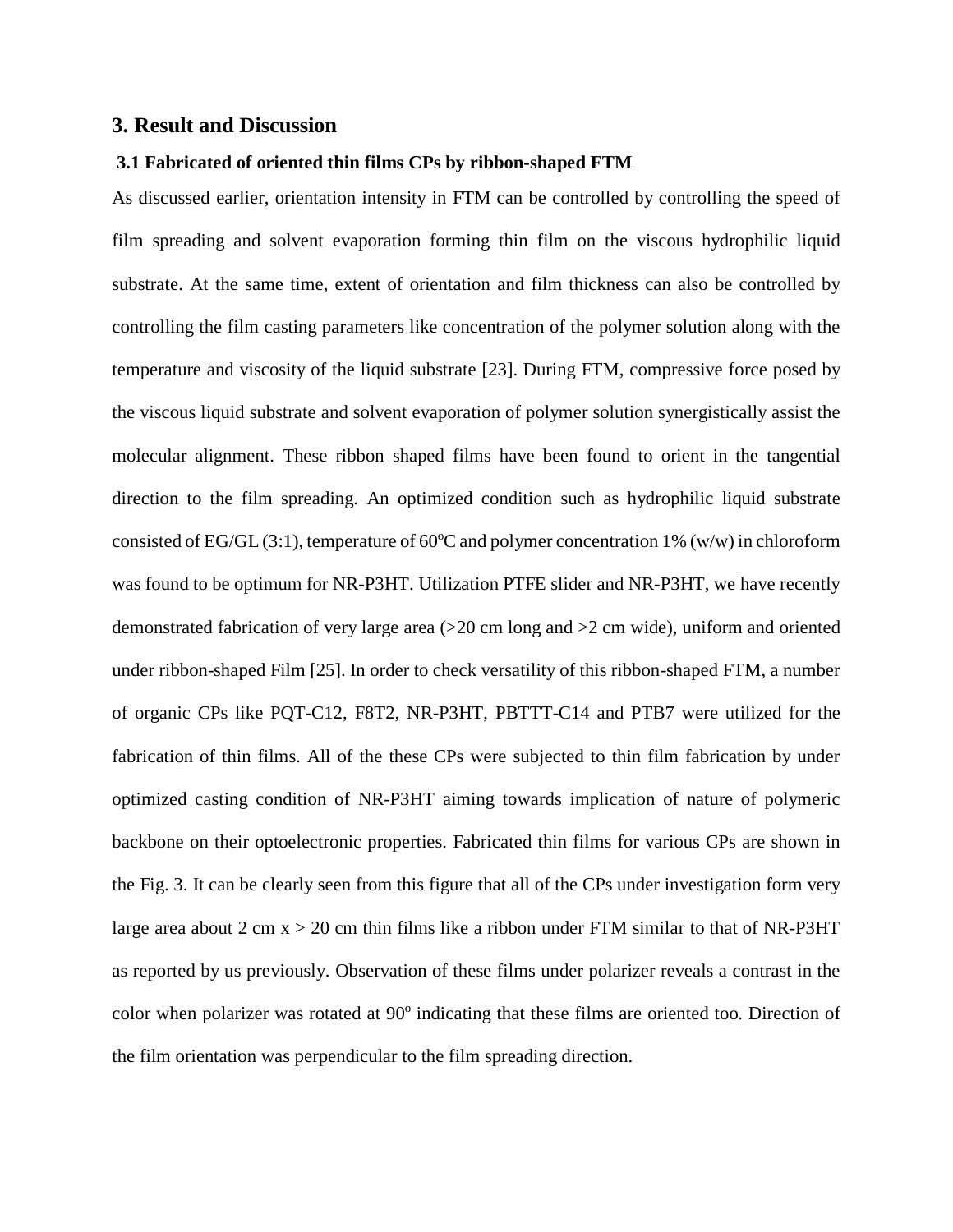

Figure 3. Photographic images of thin films of various CPs fabricated by ribbon shaped FTM under identical casting conditions [liquid substrate-EG: GL (3:1), temperature 60°C, concentration 1 % (w/w) in chloroform]. Relatively dark color shows parallel orientation obtained after rotating the polarizer from 0° to 90°.

Fabrication of homogeneously uniform films is one of the important requirements for utilization of thin film fabrication technology towards their application for devices with high reproducibility. In order to investigate the homogeneity of large area thin films fabricated by ribbon shaped FTM, variation in thickness over centimeter scale was measured by measuring the position dependent absorbance at the respective absorption maximum of the CPs. It is well known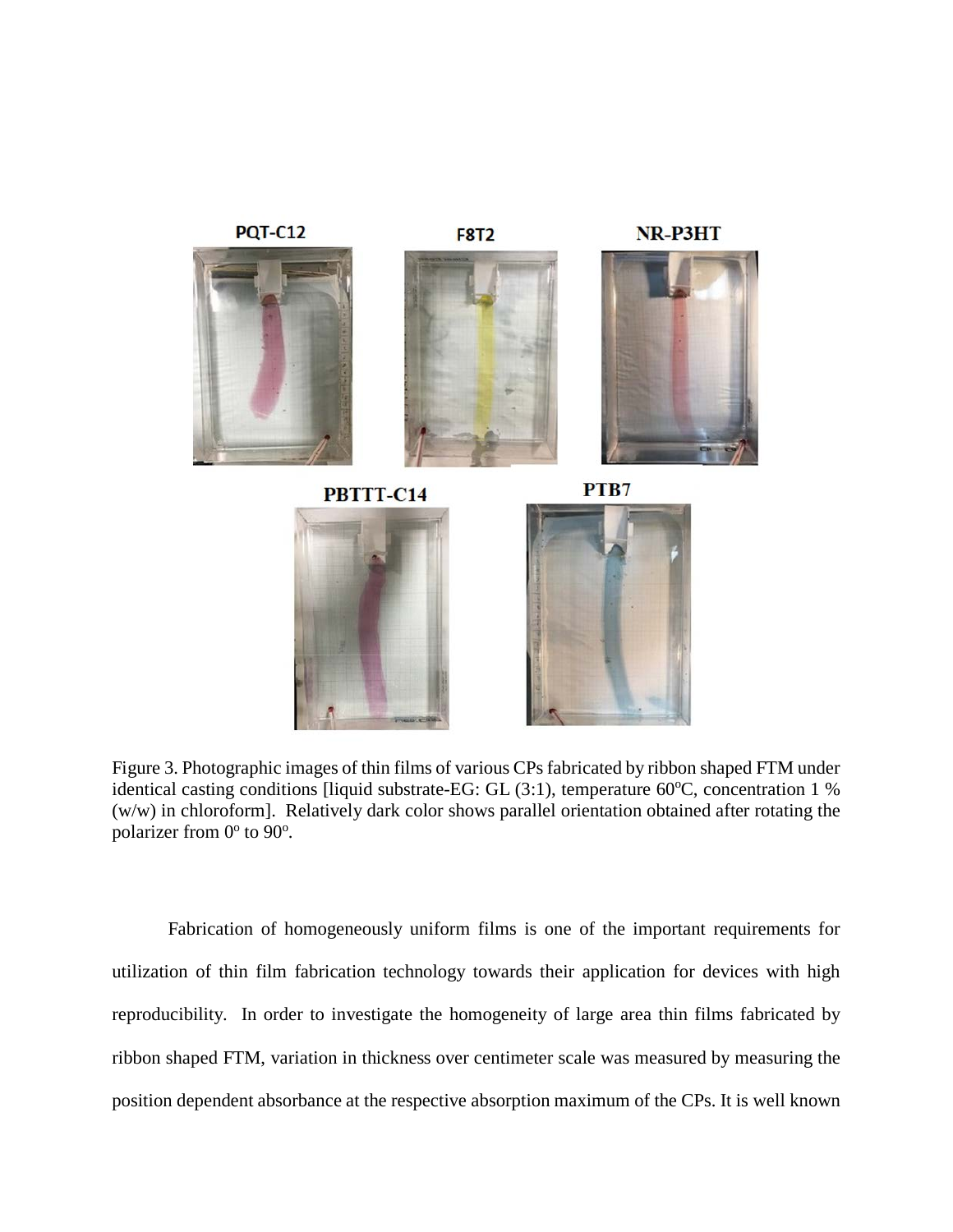that peak absorbance directly correlates with the thickness, therefore, it was measured using 2 dimensional position scanning of absorbance 1 mm interval. A fixed light source, computer controlled X-Y sample stage and multichannel photodiode array detector were used for the 2-D positional scanning. Results of the 2D-positional mapping of the film uniformity is shown in the Fig. 4. It can be clearly seen that thin films of all of the CPs are highly uniform with standard deviation of  $(+$  \* %). Moreover, this film uniformity continues up to cm scale not only in the length but also in the width directions.



Figure 4. Variation of peak absorption intensity across about 1 cm in the length and width directions for the thin films CPs casted on glass substrate.

## **3.2 Optical characterizations**

## **3.2.1 Non-polarized electronic absorption spectra**

All of the five CPs were first subjected to optical characterization using thin films fabricated by conventional spin coating before the anisotropic optical characterization using oriented thin films fabricated by ribbon-shaped FTM. Solid-state thin film electronic absorption spectra of spincoated films of CPs under investigation are shown in the Fig. 5 along with summarization of values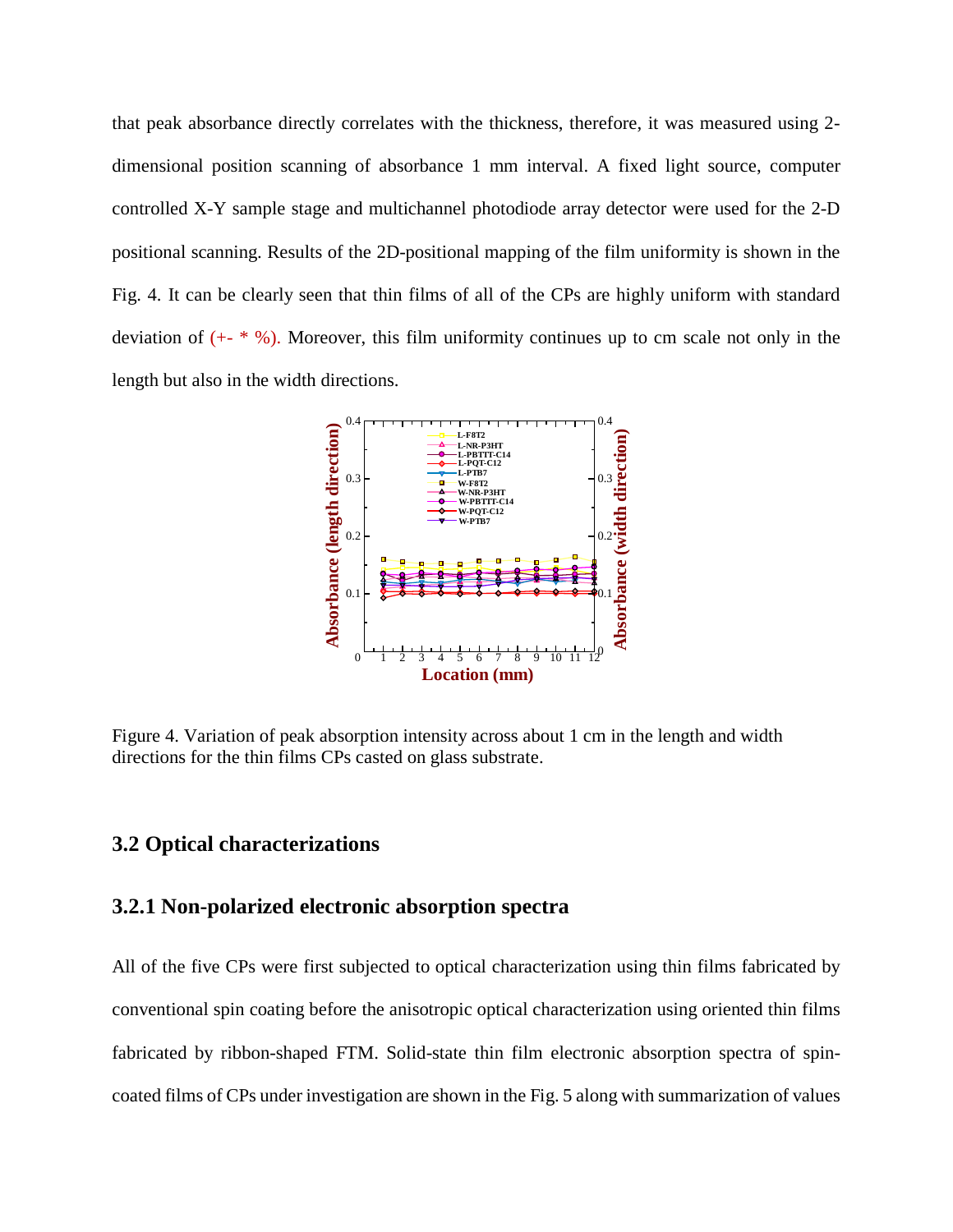of their absorption maxima ( $\lambda_{\text{max}}$ ) in the table 1. Although all of the CPs belong to the thiophene family but varying absorption spectral features depending the extent  $\pi$ -conjugation.



Figure 5. Electronic absorption spectra various conjugated polymers on glass prepared by spin coated method.

Amongst CPs used F8T2 shows most hypsochromically shifted  $\lambda_{\text{max}}$  at 454 nm and vibronic shoulder at 482 nm along with highest value of extinction coefficient of 2.27  $\times$  10<sup>5</sup> cm<sup>-1</sup>. On the other hand, PTB7 exhibits largest bathochromically shifted  $\lambda_{\text{max}}$  at 670 nm associated with  $\pi$ - $\pi$ <sup>\*</sup> electronic transition and vibronic shoulder at 622 nm. Largest extent of  $\pi$ -conjugation in the monomer block along with high planarity is attributed to the observation of larges value of the  $\lambda_{\text{max}}$ . Although PQT-C12 and NR-P3HT are structurally very similar but exhibit  $\lambda_{\text{max}}$  at 538 nm and 508 nm, respectively. At the same time, we can see a clear vibronic shoulder at 587 nm for PQT-C12 while such vibronic shoulder is absent for NR-P3HT. It is well known that regioregular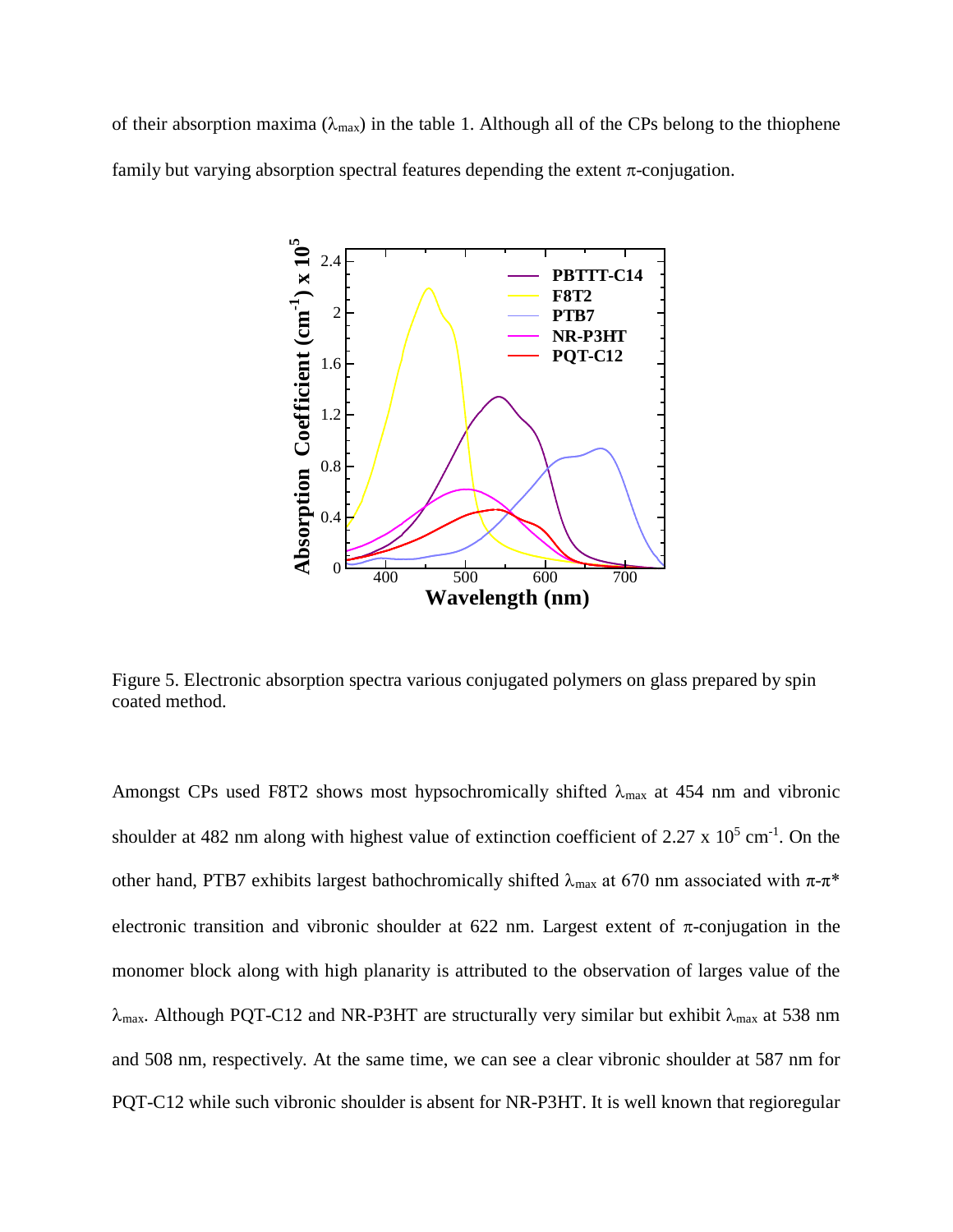P3HT exhibit not only red-shifted  $\lambda_{\text{max}}$  but also clear vibronic shoulder due enhanced effective  $\pi$ conjugation and crystallinity as compared to their non-regiocontrolled counterparts [31]. Therefore, presence of higher extent of regioregularity in PQT-C12 owing to its molecular structure could be responsible for its red-shifted  $\lambda_{\text{max}}$  along with clear vibronic shoulder compared to that of NR-P3HT. PBTTT-C14 is a liquid crystalline CP and exhibit  $\lambda_{\text{max}}$  at 542 nm associated with π-π<sup>\*</sup> electronic transition along with vibronic shoulder appearing at 586 nm. It is interesting to note that absorption coefficient of NR-P3HT (6.6 x  $10^4$  cm<sup>-1</sup>) is higher than that of PQT-C12 (4.8 x  $10^4$  cm<sup>-</sup> <sup>1</sup>), which could be explained considering the density or compaction of  $\pi$ -electrons in the polymeric backbone. In an interesting report, Takashima et al have reported that in the regioregular poly(3 alkylthiophenes), absorption coefficients of CPs decreases with the alkyl chain length [32]. Therefore, presence long alkyl chain (dodecyl) in PQT-C12 could be responsible for its lower absorption coefficient as compared to NR-P3HT having relatively smaller alkyl chain (hexyl) substituents. It can be seen that PBTTT-C14 exhibits highest red shift amongst the CPs except PTB7, which is associated with very large effective  $\pi$ -conjugation length and enhanced molecular self-assembly facilitated by its high degree of planarity and presence of fused thienothiophene ring.

## **3.2.2 Polarized electronic absorption spectra**

As mentioned previously, ribbon-shaped FTM not only leads to large area homogeneous thin films but also imparts the molecular orientation. In order to quantitatively analyze the molecular orientation of CPs, oriented polymer films were transferred on to glass substrate and subjected to polarized electronic absorption spectral investigations by measuring the absorbance of the films after rotating the angle of the polarizer at  $00^{\circ}$  (parallel) and  $90^{\circ}$  (perpendicular). Figure 5 shows the anisotropic electronic absorption spectra for thin films of PQT-C12, F8T2, NR-P3HT, PBTTT-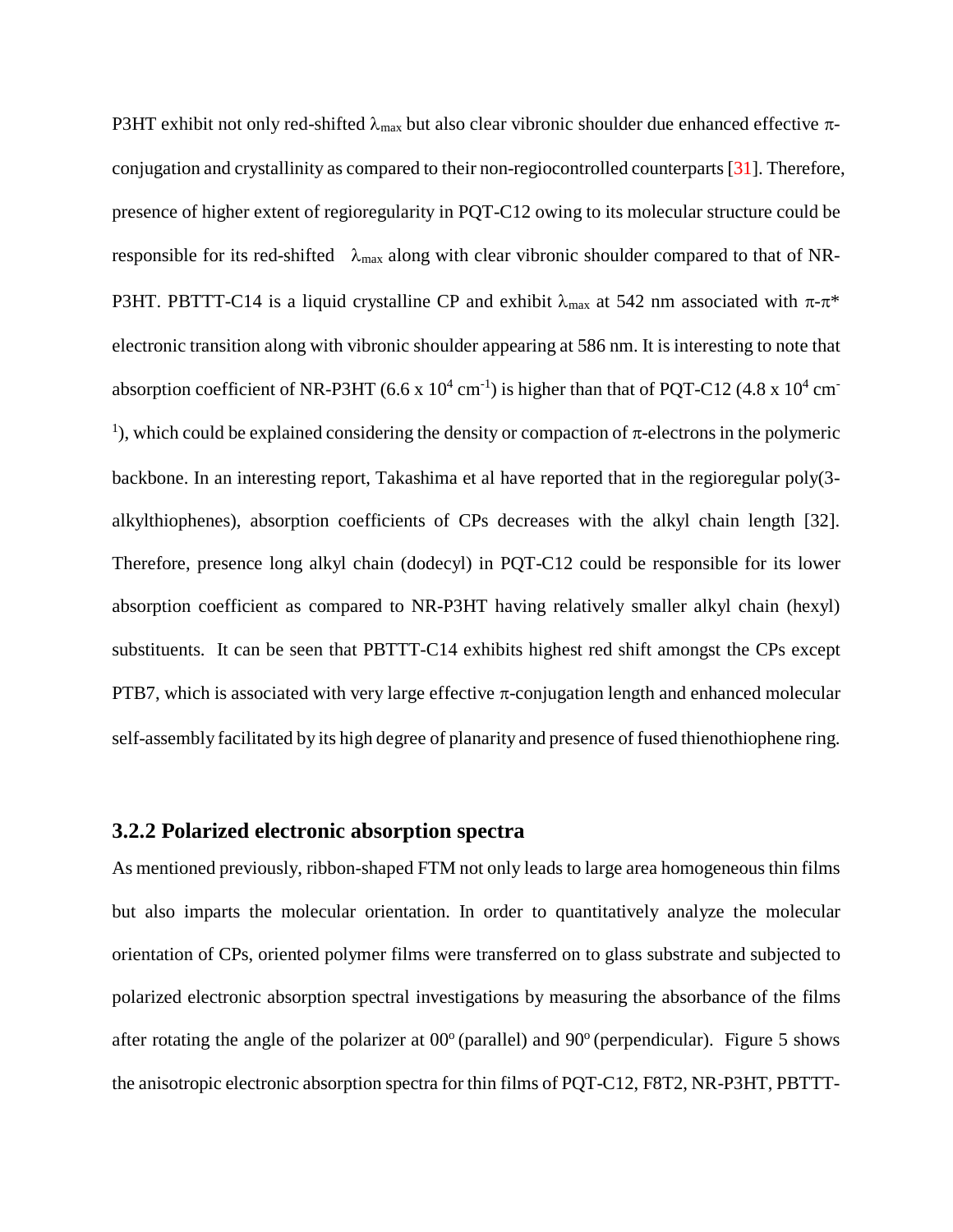C14 and PTB7. At the same time, optical parameters like absorption maxima for parallel/perpendicular orientation, vibronic shoulders and optical anisotropy in terms of dichroic ratio (DR) have been summarized in the table 1. Electronic absorption spectra of PQT-C12 in the parallel orientation exhibits  $\lambda_{\text{max}}$  at 547 nm, which is 9 nm red-shifted as compared to nonpolarized spin coated film. Apart from red shift, it exhibits vibronic shoulder at 589 nm, which indicates the structural ordering in the condensed state and enhance the  $\pi$ - $\pi$  stacking [33]. The dichroic ratio ( $A$  $/A$ <sub>⊥</sub>) for this CP was found to be 5.1, which was maximum amongst the CPs used for present investigation.



Figure 6. Polarized electronic absorption spectra of oriented CPs on glass substrate prepared by ribbon shaped FTM.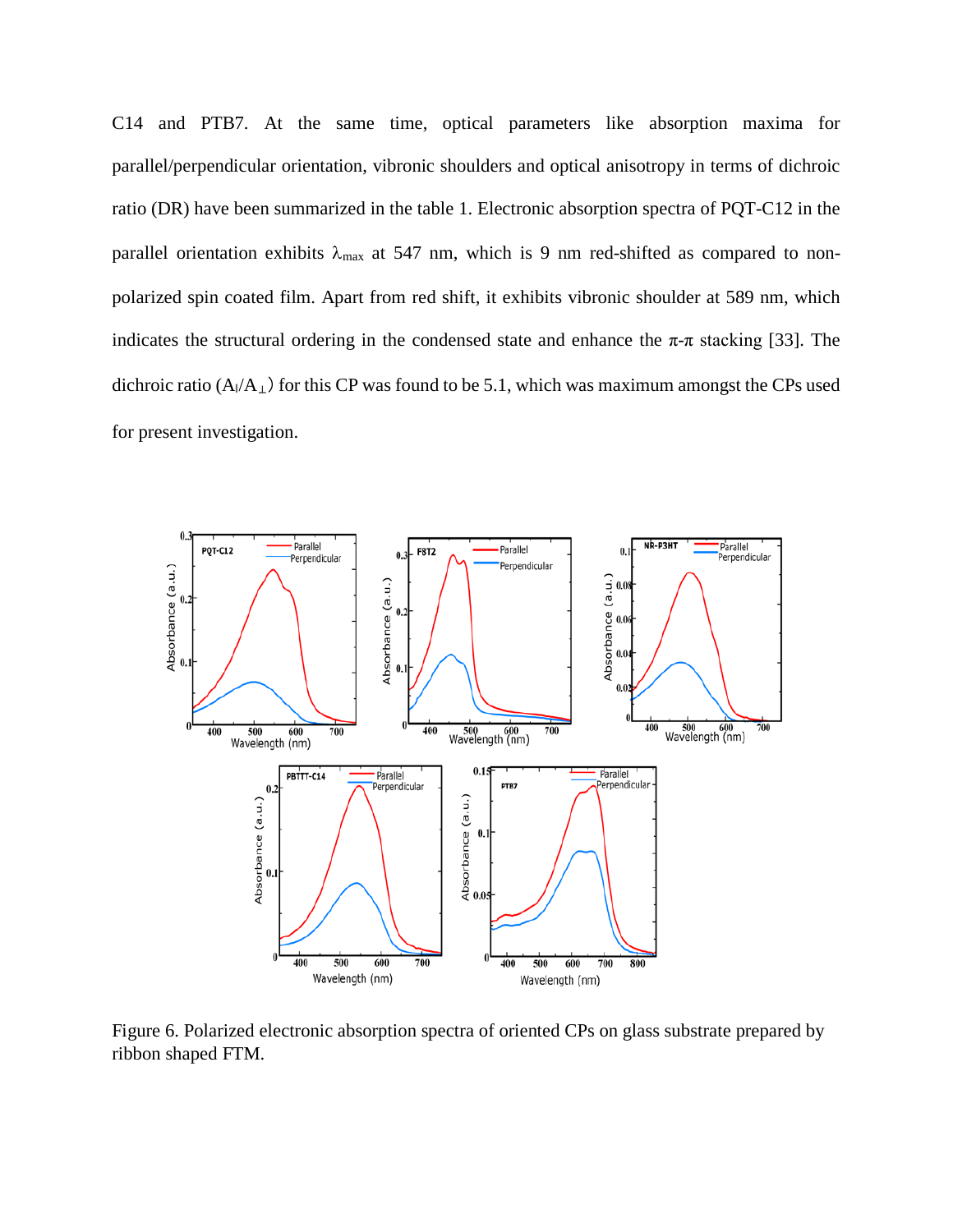Oriented F8T2 films exhibit an intense absorption associated with shows  $π$ -π transition appearing at  $\lambda_{\text{max}}$  of 486 nm, which is not only 5 nm red-shifted as compared to spin-coated films but also shows clear vibronic shoulder indicating backbone alignment [11]. Oriented NR-P3HT films exhibited  $\lambda_{\text{max}}$  at 520 nm with pronounced red-shift and clear vibronic shoulders at 562 nm and 587 nm, which are very similar to the spectral features of regioregular P3HT and absent in the spin-coated films [27]. PBTTT-C14 shows  $\lambda_{\text{max}}$  at 546 nm, which is slightly red-shifted (4 nm) as compared to non-polarized Spin coated films. In spite of molecular rigidity and well known liquid crystalline nature, red-shifted  $\lambda_{\text{max}}$  and vibronic shoulder clearly indicates enhanced effective pelectron delocalization in the FTM processed oriented films owing to the applied shear forces during the solidification after film spreading [34-36]. Interestingly, FTM processed PTB7 exhibits nearly similar spectral features as compared to that of spin-coated films and smallest optical anisotropy ( $DR = 1.7$ ) also supports that polymeric chains are less prone to align further.

A perusal of Fig. 6 and table 1 clearly corroborates that ribbon-shaped FTM is not only able to make large area homogeneous thin films (Figs.  $3 \& 4$ ) of all of the CPs under investigation but also exhibit optical anisotropy too. Although extent of orientation (represented by DR) is different, which was highest for PQT-C12 and lowest for PTB7. It has been previously reported by us that extent of orientation depends not only on FTM parameters but also on the crystallinity, molecular packing, liquid crystalline behavior and nature of polymeric backbones [23-24, 37]. It has been observed that rigid rod-like crystalline CPs are relatively less prone to orientation under FTM, which can be explained considering the fact molecular orientation is facilitated by viscous dragging force applied during film spreading and solidification on the liquid substrate. This is the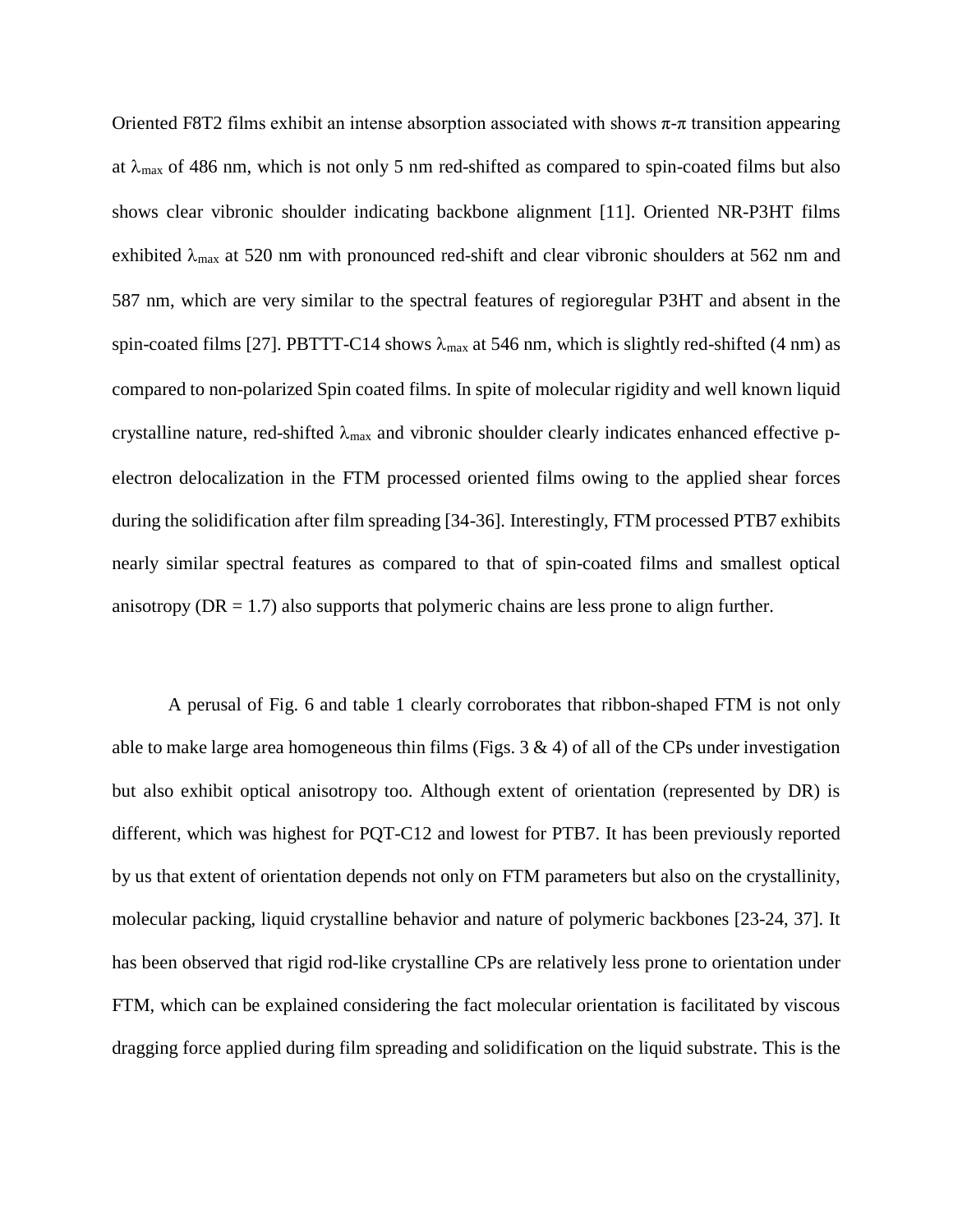reason why, regioregular (RR) P3HT exhibits relatively small orientation as compared it its non-

regiocontrolled NR-P3HT under identical film casting conditions during FTM [**27**].

| Polymer        | <b>Film conditions</b>             | <b>Absorption</b><br><b>Maximum</b><br>(nm) | <b>Dichroic Ratio</b><br>(DR) | <b>Vibronic</b><br>Shoulder (nm) |
|----------------|------------------------------------|---------------------------------------------|-------------------------------|----------------------------------|
| <b>PQT-C12</b> | Spin Coat                          | 538                                         |                               | 587                              |
|                | <b>FTM Parallel</b>                | 547                                         | 5.1                           | 589                              |
|                | <b>FTM</b><br>Perpendicular        | 502                                         |                               | Absent                           |
| <b>F8T2</b>    | Spin Coat                          | 454                                         |                               | 482                              |
|                | <b>FTM Parallel</b>                | 459                                         | 2.5                           | 486                              |
|                | <b>FTM</b><br>Perpendicular        | 455                                         |                               | 485                              |
| NR-P3HT        | Spin Coat                          | 508                                         |                               | Absent                           |
|                | <b>FTM Parallel</b>                | 520                                         | 2.4                           | 602                              |
|                | <b>FTM</b><br>Perpendicular        | 496                                         |                               | Absent                           |
| PBTTT-C14      | Spin Coat                          | 542                                         |                               | 586                              |
|                | <b>FTM Parallel</b>                | 546                                         | 2.2                           | 594                              |
|                | <b>FTM</b><br>Perpendicular        | 540                                         |                               | 590                              |
| PTB7           | Spin Coat                          | 670                                         |                               | 620                              |
|                | <b>FTM Parallel</b>                | 670                                         | 1.7                           | 624                              |
|                | 662<br><b>FTM</b><br>Perpendicular |                                             |                               | 618                              |

Tabel-1 Optical parameters for spin coated and ribbon shaped FTM films for various CPs deduced from the solid-state electronic absorption spectra.

In an interesting review, Kuei and Gomez discussed in detail about molecular chain conformation of CPs and their implications on the phase behavior and optoelectronic properties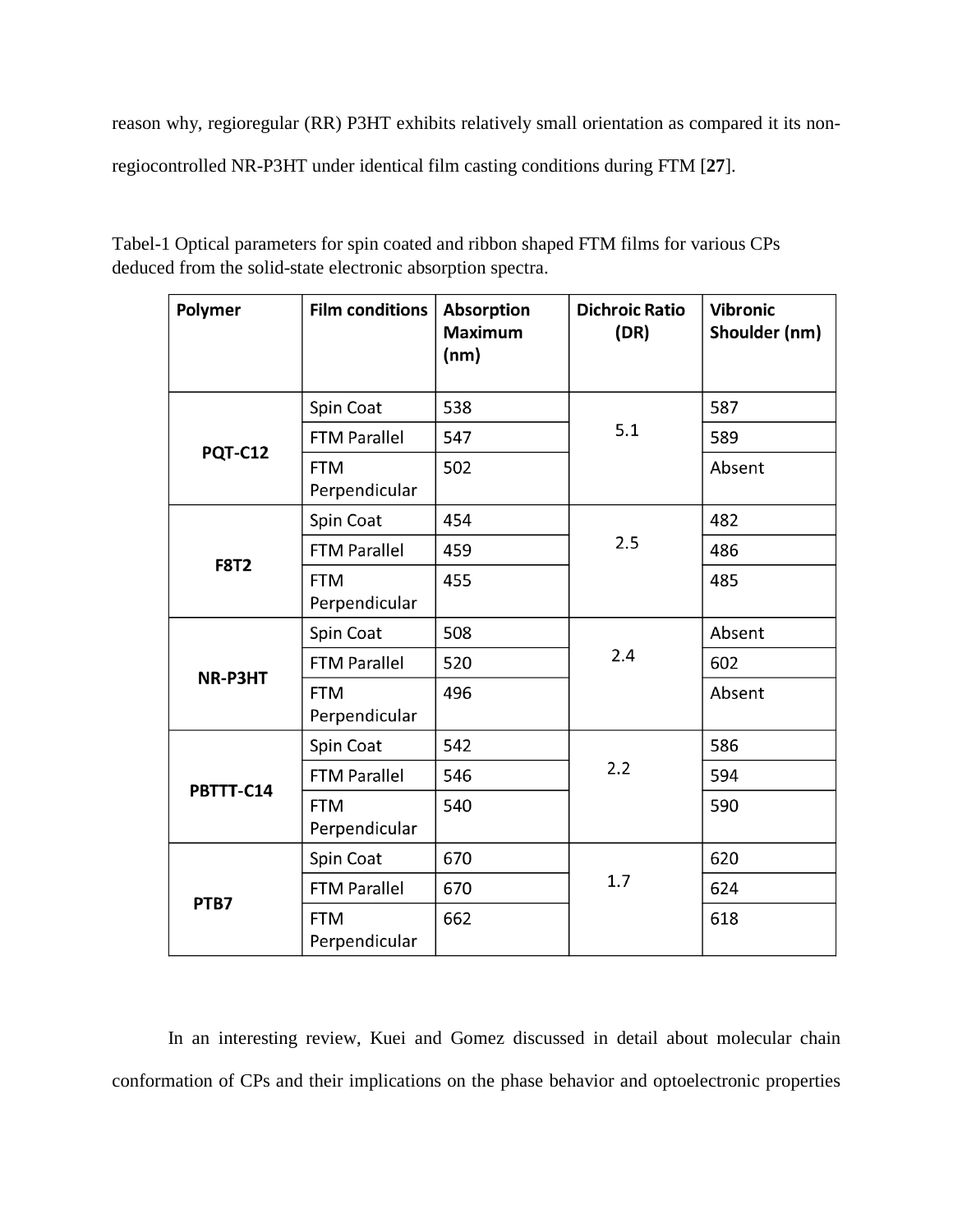and advocated about the persistent length  $(L_p)$  in order to correlate compare the chain conformation of the CPs quantitatively [38]. Actually,  $L_p$  is the distance taken by polymeric backbone to bend it by  $90^\circ$  and it smaller value leads to attain flexible coil like conformation while a high  $L_p$  represents stiff, rod-like and crystalline polymeric backbone. Using small angle neutron scattering experiments, McCulloch et al reported a small  $L_p$  of 0.9 and 1.4 for regiorandom and NR-P3HT, which was much higher for RR-P3HT (2.9) [39]. Therefore, lower value of  $L_p$  could be attributed to lower DR under FTM for RR-P3HT reported by us previously and relatively higher for NR-P3HT observed in the present work. At the same time, a  $L_p$  value 9.0 and 8.2 have been reported by Zhao et al and Li et al for PBTTT and PTB7, respectively [40]. This indicates that both of these polymers are stiff rigid rod-like and highly crystalline which make them less prone to orient easily during FTM as indicated by their lower values of DR as shown in the table 1. One can argue that in spite of lower Lp for PTB7 (8.2) than PBTTT-C14 (9.0), why it exhibit relatively lower molecular orientation (DR= 1.7) as compared to PBTTT-C14 (DR= 2.2) under ribbon shaped FTM. This can be explained considering the nature of polymeric backbone in to consideration. Although of the PTB7 and PBTTT-C14 both bear fused thienothiophene ring providing enhanced planarity and intermolecular interactions but former has hydrophilic ester group while later has only hydrophobic alkyl chains. We have recently reported that thin films PBTTT-C14 prepared by FTM exhibits edge-on orientation and its hydrophobicity-assisted repulsion from hydrophilic liquid substrate promote this edge-on orientation [41]. Contrary to this, presence of hydrophilic ester group in PTB7 offers attractive interaction of the polymeric main-chain with hydrophilic liquid substrate leading posing hindrance in the orientation leading to drastically reduced DR of 1.7 in the oriented films of PTB7 prepared under ribbon-shaped FTM.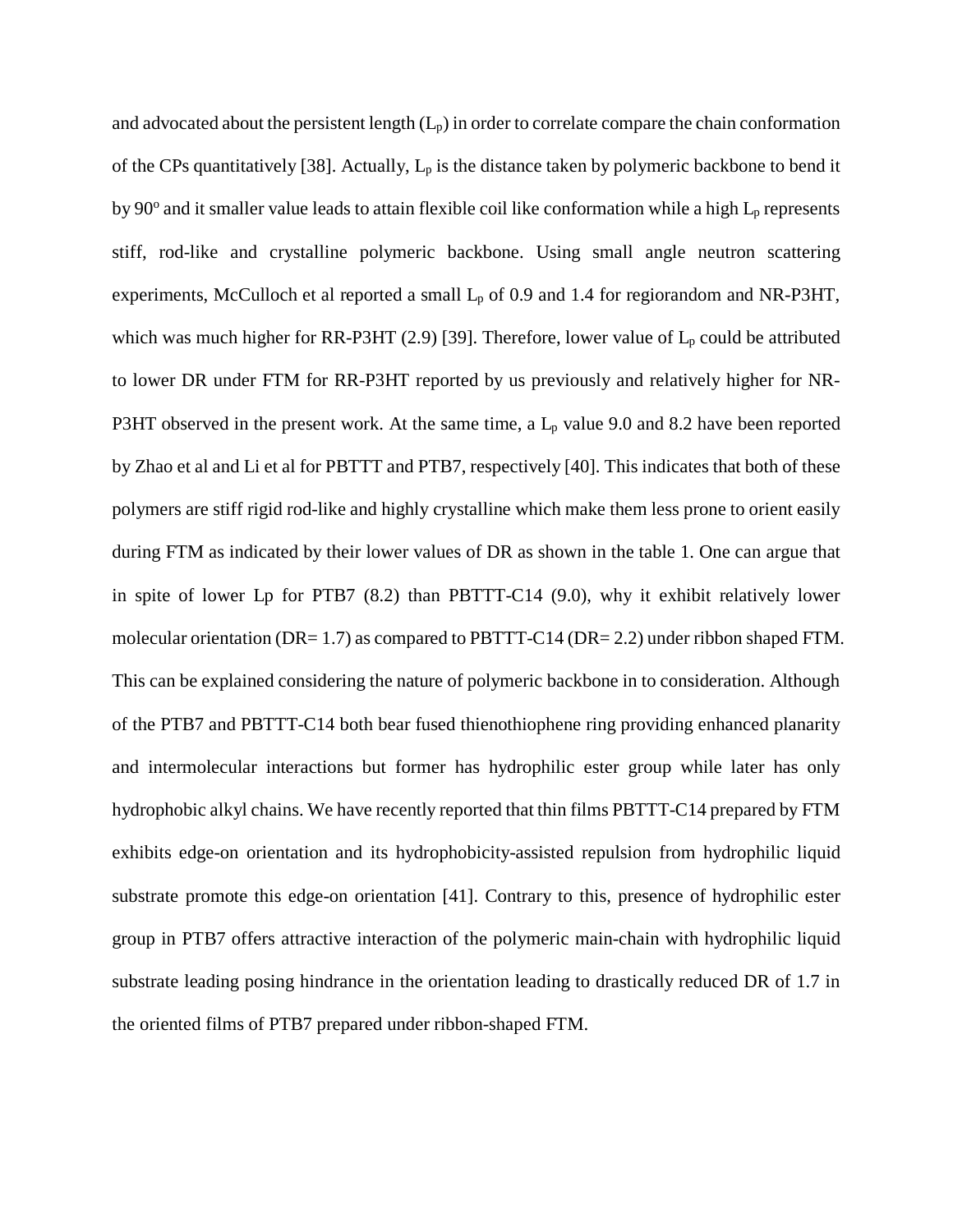#### **3.4 Anisotropic charge transport**

To investigate the effect of molecular orientation on anisotropic charge transport, bottom gate and top contact OFETs were fabricated using thin films of various CPs. Schematic representation of the fabricated OFET is shown in the Fig. 7(a) where, thin film were fabricated by ribbon-shaped FTM along with the spin coating for comparison. In the case of utilization of oriented film for device fabrication, direction of oriented FTM films was first confirmed by polarizer film followed by its transfer on  $SiO<sub>2</sub>/Si$  substrate in order to assign the orientation. Top source-drain metal contacts were then thermally evaporated using shadow mask by placing the mask in parallel and perpendicular with respect to the orientation direction. Field effect mobility  $(\mu)$  was calculated from the transfer characteristics when the device reached in the saturation region using the equation 1 as follows:

$$
I_{\rm DS} = \frac{W}{2L} \mu C_{\rm i} (V_{\rm GS} - V_{\rm TH})^2
$$
 (1)

Where,  $I_{DS}$ , W, L,  $\mu$ ,  $C_i$ ,  $V_{GS}$  and  $V_{TH}$  are, saturated output current, channel width, channel length, charge carrier mobility, capacitance of gate insulator, applied gate bias voltage and threshold voltage respectively. A typical output characteristics as function of varying gate bias voltage for the OFETs using oriented thin films of PQT-C12 fabricated by ribbon-shaped FTM is shown in the Fig. 7(b). It can be clearly seen from the Fig. 7(b) that OFET shows typical p-type semiconducting behaviour since it is being driven upon application of negative gate bias voltages. At the same time, there is pronounced enhancement in the ON current for the OFETs of PQT-C12, when it was oriented parallel to the channel direction.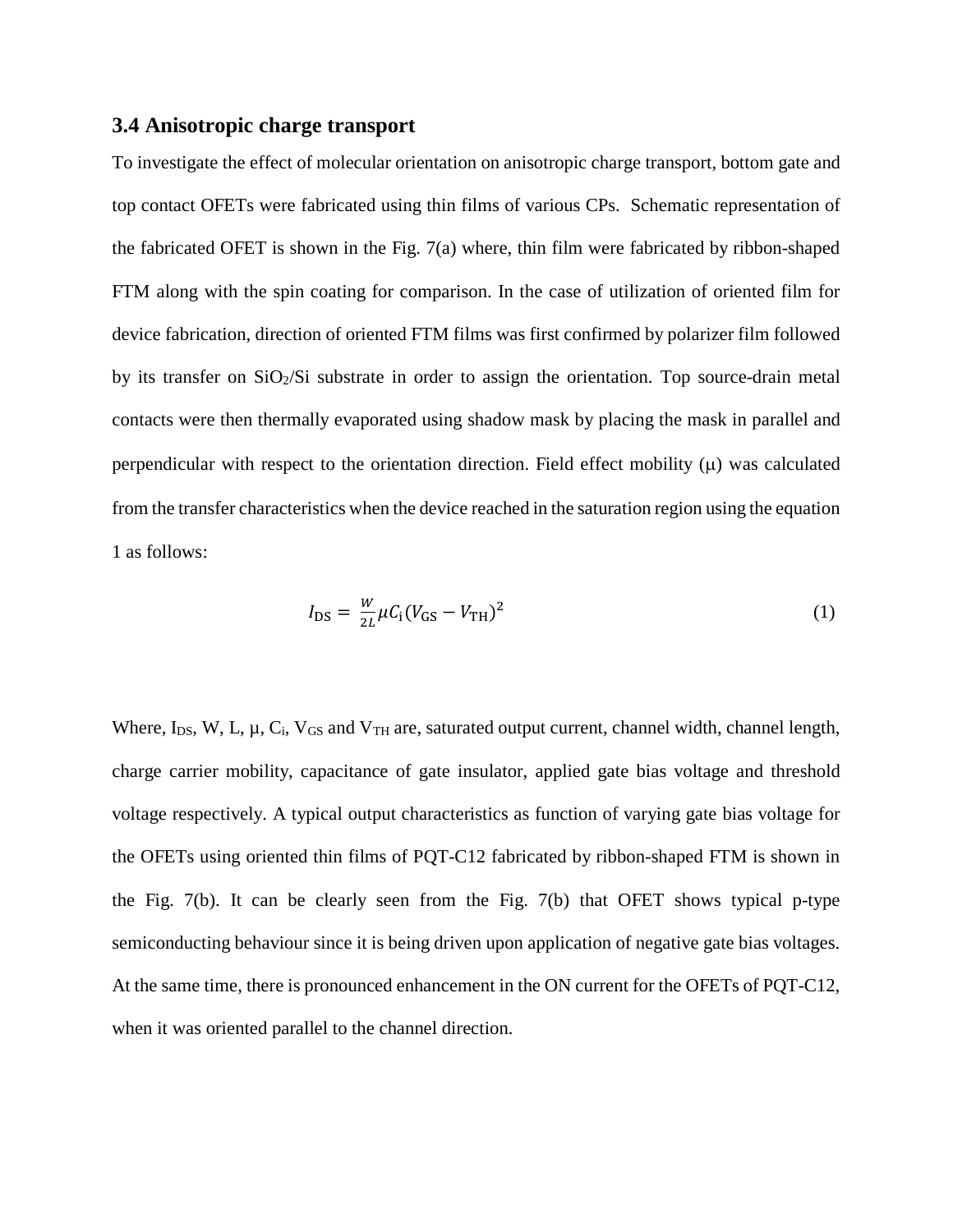

Figure 7. Device architecture (a) and representative output characteristics of OFETs (b) fabricated using parallel and perpendicularly oriented PQT-C12 films at various applied gate bias.

In order to electrical parameters of the OFETs fabricated in this work, cyclic output characteristics  $(I_{DS}-V_{DS})$  was utilized to plot transfer curves  $(I_{DS}-V_{GS})$  and  $(I_{DS}^{1/2}-V_{GS})$  of the OFETs operated at  $V_{GS} = -80$  V, which are shown in the Fig. 8. Electrical parameters like  $\mu$ , ON/OFF ratio, electronic anisotropy etc. deduced from the characteristic curves for all of the CPs along with corresponding isotropic spin coated films (for comparison) have been summarized in the table 2.

| Conducting  | FTM $[\mu_{\parallel}$ | FTM $[\mu_{\perp}]$  | Spin coated          | $(\mu_{\parallel}/\mu_{\perp})$ | $I_{ON}/I_{OFF}$ | <b>DR</b> |
|-------------|------------------------|----------------------|----------------------|---------------------------------|------------------|-----------|
| Polymers    | $(cm^2.V^{-1}S^{-1})$  | $(cm2.V-1.S-1)$      | $(cm2.V-1.S-1)$      |                                 |                  |           |
| PQT-C12     | $5 \times 10^{-2}$     | $7 \times 10^{-3}$   | $6.7\times10^{-4}$   | 7.1                             | $10^{6}$         | 5.1       |
| <b>F8T2</b> | $1 \times 10^{-3}$     | $7 \times 10^{-4}$   | $2 \times 10^{-4}$   | 1.4                             | $10^{4}$         | 2.5       |
| NR-P3HT     | $4.2 \times 10^{-3}$   | $1.2 \times 10^{-3}$ | $1\times10^{-5}$     | 3.5                             | $10^{4}$         | 2.4       |
| PBTTT-C14   | $7.5 \times 10^{-3}$   | $5 \times 10^{-3}$   | $5.2 \times 10^{-3}$ | 1.5                             | $10^{4}$         | 2.2       |
| PTB7        | $1.9\times10^{-4}$     | $5.5 \times 10^{-5}$ | $1.1\times10^{-4}$   | 3.5                             | $10^{3}$         | 1.7       |

**Table-2** Anisotropic electrical parameters deduced from OFETs using thin films of different CPs fabricated by ribbon-shaped FTM.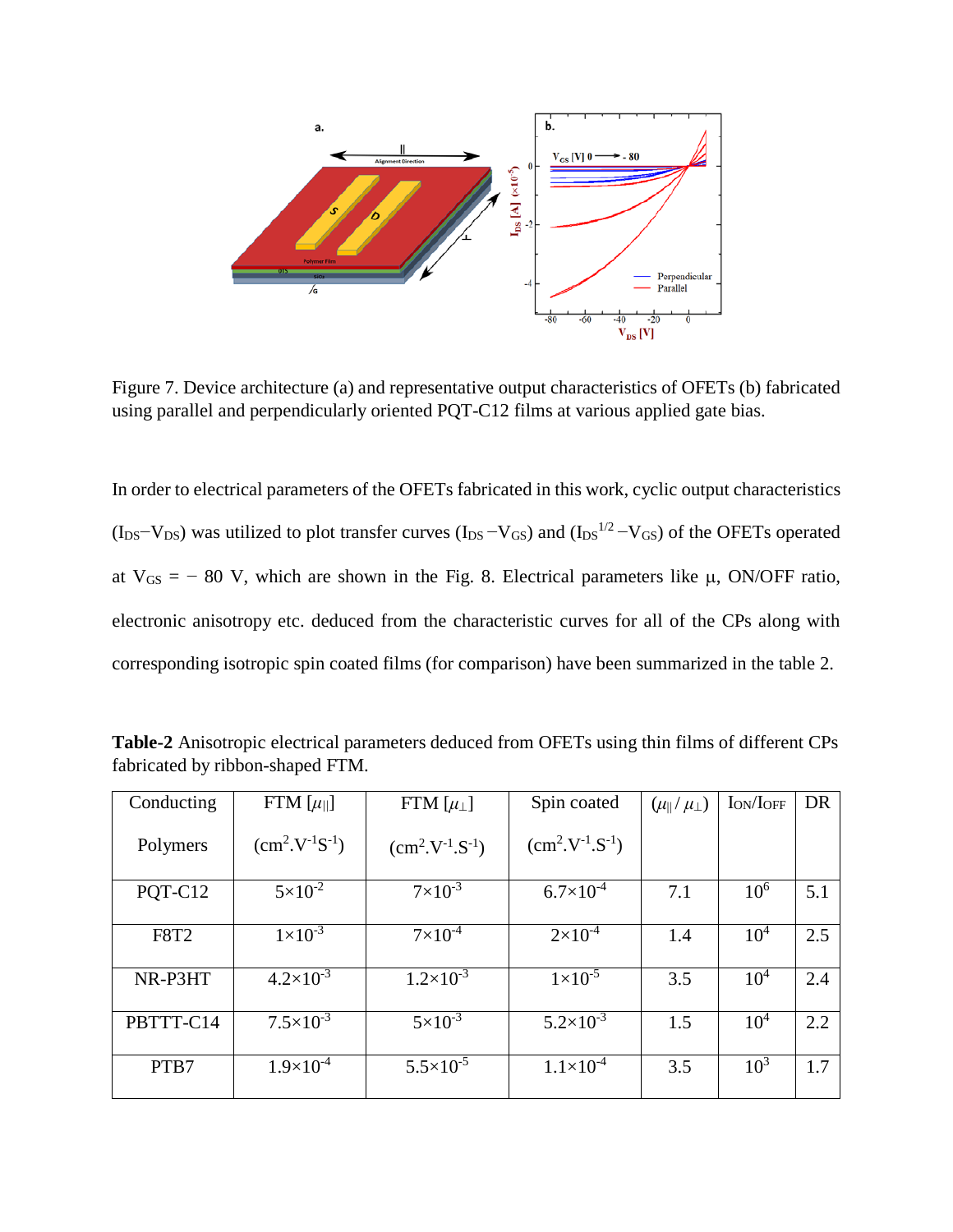A perusal of the transfer characteristics shown Fig. 8 and table 2 corroborates that amongst CPs used PQT-C12 exhibited highest charge carrier mobility of  $0.05 \text{ cm}^2/\text{vs}$  for FTM films oriented parallel to channel direction which was about 7 times higher  $(7.0 \times 10^{-3} \text{ cm}^2/\text{vs})$  as compared to the corresponding FTM films in the perpendicular orientation. An electrical and optical anisotropies of 7.1 and 5.1, respectively, also justifies the implication anisotropic charge transport in the OFETs based on PQT-C12. At the same time, nearly 75 times enhancement in the mobility of parallel oriented PQT-C12 films compared to its spin coated counterparts  $(6.7 \times 10^{-4} \text{ cm}^2/\text{vs})$  portrays the importance of molecular orientation on the highly facile charge carrier transport. Although highest mobility of PQT-C12 in this work is a lower as compared to the benchmark values ( $> 0.1$  cm<sup>2</sup>/vs), which could be attributed to optimization of other factors like dielectric interface, molecular weight, polydispersity index, processing conditions and channel length etc. apart from molecular orientation [ 42]. Parallel FTM oriented F8T2 exhibits although about 5 times higher mobility as compared to its corresponding spin coated films but it is lower than the reported mobility of high performance OFETs  $(4.3 \times 10^{-2} \text{ cm}^2/\text{vs})$  for this material by Endo et al [43]. This high mobility was reported for highly anisotropic F8T2 films (DR>10) achieved after thin film fabrication under stringent conditions like annealing at its very high liquid crystalline temperature of 280°C and rubbing alignments. On the other hand, large area ribbon-shaped FTM films fabricated in this work under ambient condition without any high temperature treatments with moderate carrier mobility justifies its usefulness of our method. NR-P3HT based OFETs exhibited maximum charge carrier mobilities of 4.2×10<sup>-3</sup> cm<sup>2</sup>/vs, 1.2×10<sup>-3</sup> cm<sup>2</sup>/vs and 1.0 ×10<sup>-5</sup> cm<sup>2</sup>/vs in parallel oriented, perpendicularly oriented and spin coating films, respectively. This indicates that charge transport in parallel oriented thin films of NR-P3HT was  $> 10<sup>2</sup>$  times facile as compared to its spin-coated thin film counterparts.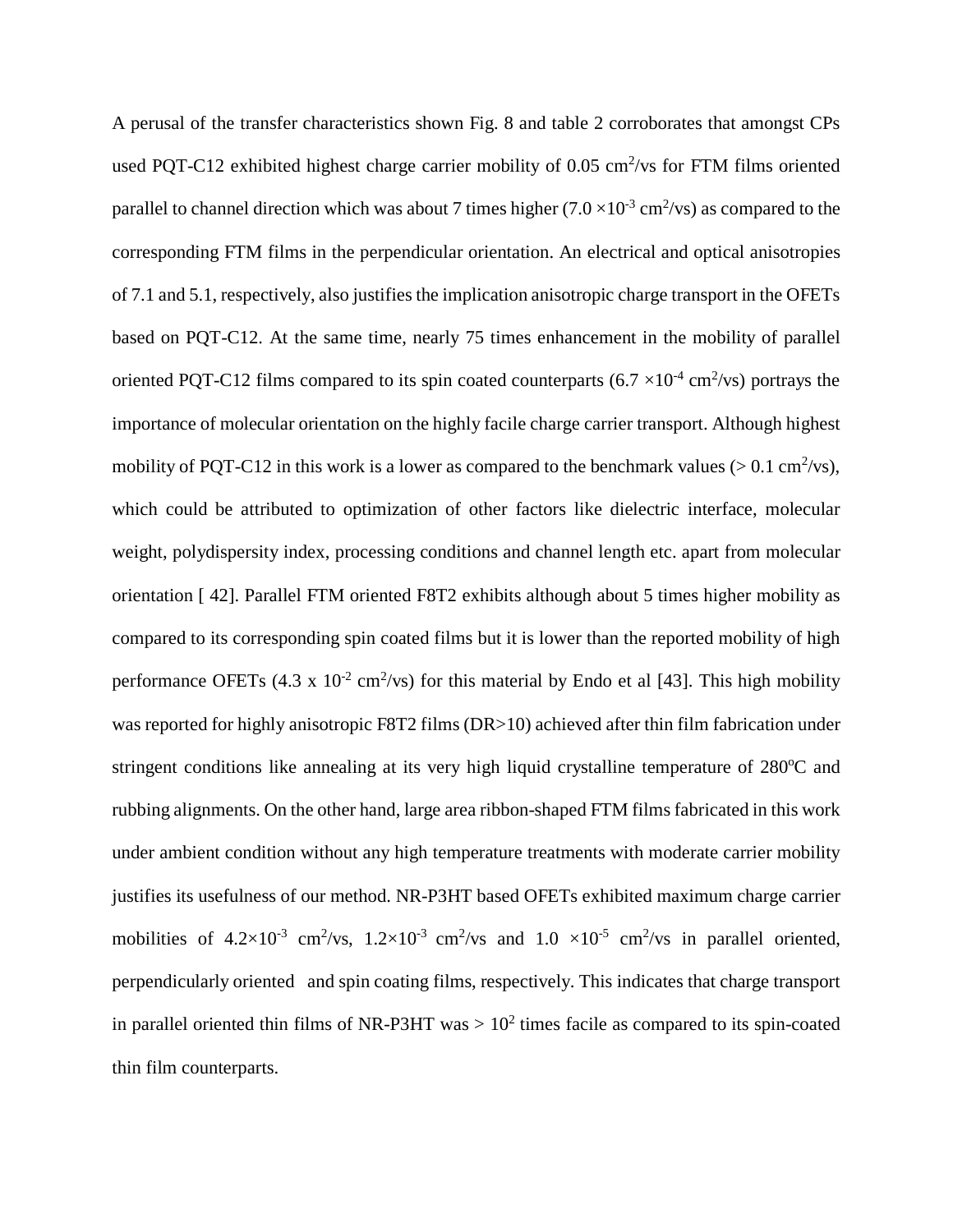

Figure 8. Transfer characteristics of OFETs operated at gate bias voltage of -60 V in parallel and perpendicular orientation for various thin films fabricated using ribbon-shaped FTM.

Charge carrier mobilities in the FTM processed parallel oriented thin films of PBTTT-C14 and PTB7 were slightly higher as than that of their analogous spin coated films and electrical anisotropy follows the trend of optical anisotropy. In spite of large area homogeneous thin films of PBTTT-C14 prepared by ribbon-shaped FTM, mobility of parallel oriented film  $(7.5 \times 10^{-3}$  $\text{cm}^2/\text{vs)}$  was lower than that reported by M. Pandey et al by conventional FTM under optimized condition  $(0.11 \text{ cm}^2/\text{Vs})$  [20]. In this work, similar casting condition was used for the ribbon shaped FTM of all of the CPs in order to structure-property correlation, which might not be optimum of PBTTT-C14, Therefore, lower molecular orientation of this material in the present case might be responsible for hampered value of observed carrier mobility. In line with smallest molecular orientation, parallel oriented FTM films of PTB7 exhibited FET mobility of  $1.9\times10^{-4}$  cm<sup>2</sup>/vs,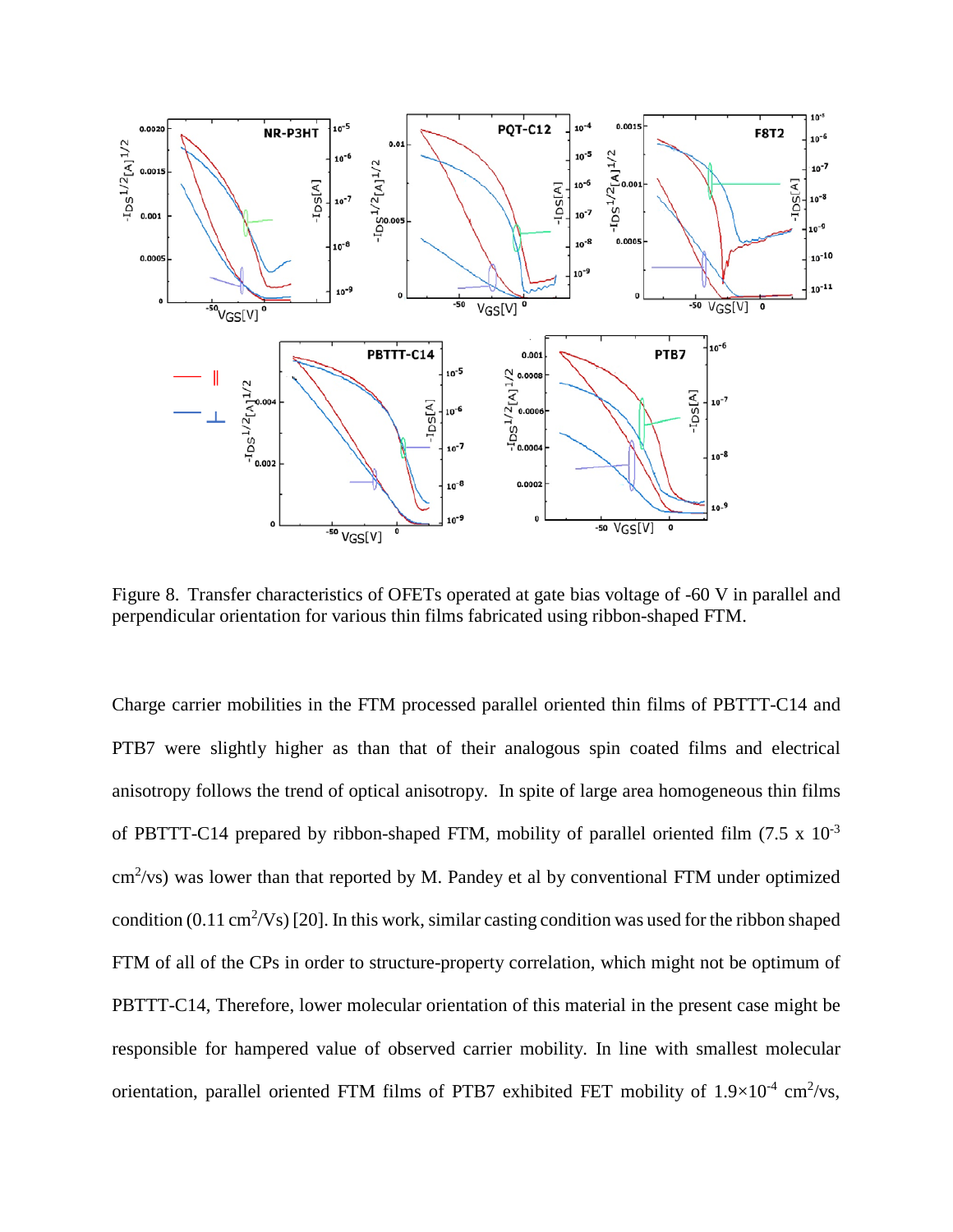which smallest mobility values observed amongst the CPs used in this work. Although observed mobility is nearly similar to that reported by Xu et al  $(6.0 \times 10^{-4} \text{ cm}^2/\text{Vs})$ , smallest value of molecular orientation (1.7) and nearly similar value compared to that of spin-coated film [44] suggest that hindrance in most favorable edge-on orientation owing to its molecular structure could be responsible for hampered charge transport along the channel.

## **Conclusion**

Ribbon-shaped FTM has been successfully used for the fabrication of large area (up to 20 cm in length and 2 cm in width) uniform and oriented thin films. Applicability this technique for homogeneous thin film fabrication was demonstrated using a number of conjugated polymers belonging to polythiophene family. Efficient material utilization during thin film fabrication in ribbon-shaped FTM can be justified considering the fact that by using only one drop  $(20 \mu l)$  of polymer solution, it is possible to fabricate ˃100 OFETs. Parametric optimization of FTM parameters for a CP is necessary in order to get optimum molecular orientation but under identical casting condition used in this work, order molecular orientation was found to be PQT-C12>F8T2>NR-P3HT>PBTTT-C14>PTB7. Structure-property correlation in terms of polymeric structure and molecular orientation was explained in terms of nature and rigidity of polymeric chains in the light of reported values of persistent length. A clear p-type and anisotropic charge transport was demonstrated by all of the CPs used in this work. Amongst CPs used, PQT-C12 not only exhibits highest optical anisotropy but also highest anisotropic charge transport, best device performance a charge carrier mobility  $5 \times 10^{-2}$  Cm<sup>2</sup>/Vs in parallel orientation.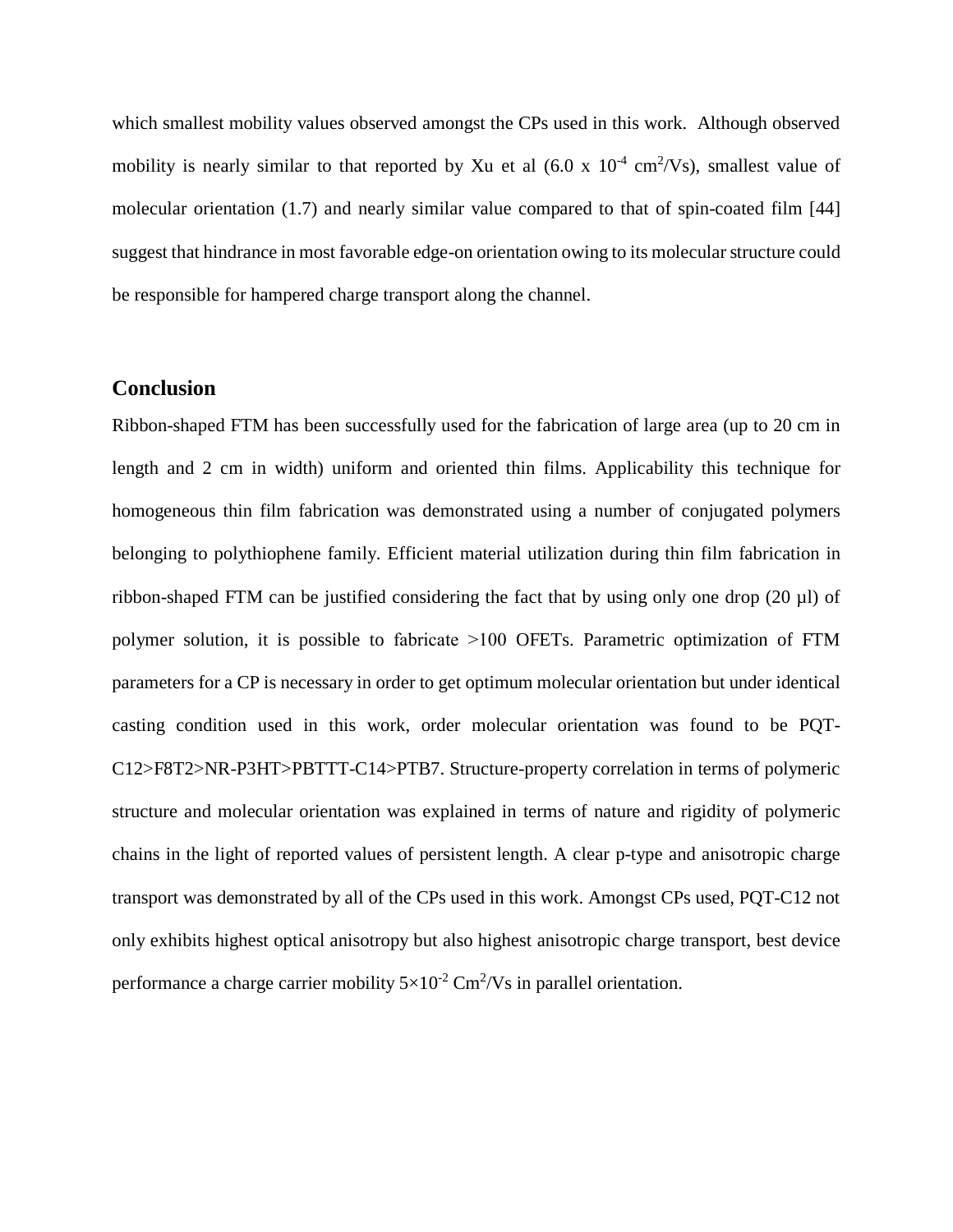# Reference

- [1] H. Sirringhaus, 25th Anniversary Article: Organic Field-EffectTransistors: The Path beyond Amorphous Silicon, Adv. Mater. 26 (2014) 1319 – 1335, [https://doi.org/10.1002/adma.201304346.](https://doi.org/10.1002/adma.201304346)
- [2] A. Facchetti, π-Conjugated Polymers for Organic Electronics and Photovoltaic Cell Applications, Chem. Mater. 23 (2011) 733, DOI: 10.1021/cm102419z.
- [3] T.A.Chen and R. D. Rieke, J. Am, The first regioregular head-to-tail poly(3 hexylthiophene-2,5-diyl) and a regiorandom isopolymer: nickel versus palladium catalysis of 2(5)-bromo-5(2)-(bromozincio)-3-hexylthiophene polymerization, Chem. Soc.114 (1992) 10087–10088, DOI: 10.1021/ja00051a066
- [4] C.L. Gettinger, A. J. Heeger, J. M. Drake and D. J. Pine, A photoluminescence study of poly(phenylene vinylene) derivatives: The effect of intrinsic persistence length, Chem. Phys. 101 (1994) 1673–1678, [https://doi.org/10.1063/1.468438.](https://doi.org/10.1063/1.468438)
- [5] S.N. Patel, G.M. Su, C. Luo, M. Wang, L.A. Perez,D. A. Fischer, D. Prendergast, G.C. Bazan, A.J. Heeger, M.L. Chabinyc and E.J. Kramer, NEXAFS Spectroscopy Reveals the Molecular Orientation in Blade-Coated Pyridal[2,1,3]thiadiazole-Containing Conjugated Polymer Thin Films, Macromolecules.48 (2015) 6606–6616, DOI:10.1021/acs.macromol.5b01647.
- [6] H. Youn, H. J. Park and L. J. Guo, Energy Technoloy, 3 (2015) 340–350.
- [7] B. Doerling, V. Vohra, T.T. Dao, M. Garriga, H. Murata and M. Campoy-Quiles, Uniaxial macroscopic alignment of conjugated polymer systems by directional crystallization during blade coating, J. Mater. Chem.C 2 (2014) 3303–3310, DOI:10.1039/C3TC32056A.
- [8] M. Grell, D.D. C Bradley, Polarized Luminescence from Oriented Molecular Materials, Adv. Mater.11 (1999) 895, [https://doi.org/10.1002/\(SICI\)1521.](https://doi.org/10.1002/(SICI)1521)
- [9] J. W.C. Edward, T. Kim, F. Florian, K. Rahimi,G. Reiter,U. Steiner,S. Ludwigs, Anisotropic Charge Transport in Spherulitic Poly(3-hexylthiophene) Films, Adv. Mater. 24 (2012) 839, [https://doi.org/10.1002/adma.201104284.](https://doi.org/10.1002/adma.201104284)
- [10] M. Brinkmann, L. Hartmann, L. Biniek, K. Tremel, N. Kayunkid, Orienting Semi- Conducting π-Conjugated Polymers, Macromol, Rapid Commun.35 (2014) 9, https://doi.org/10.1002/marc.201300712.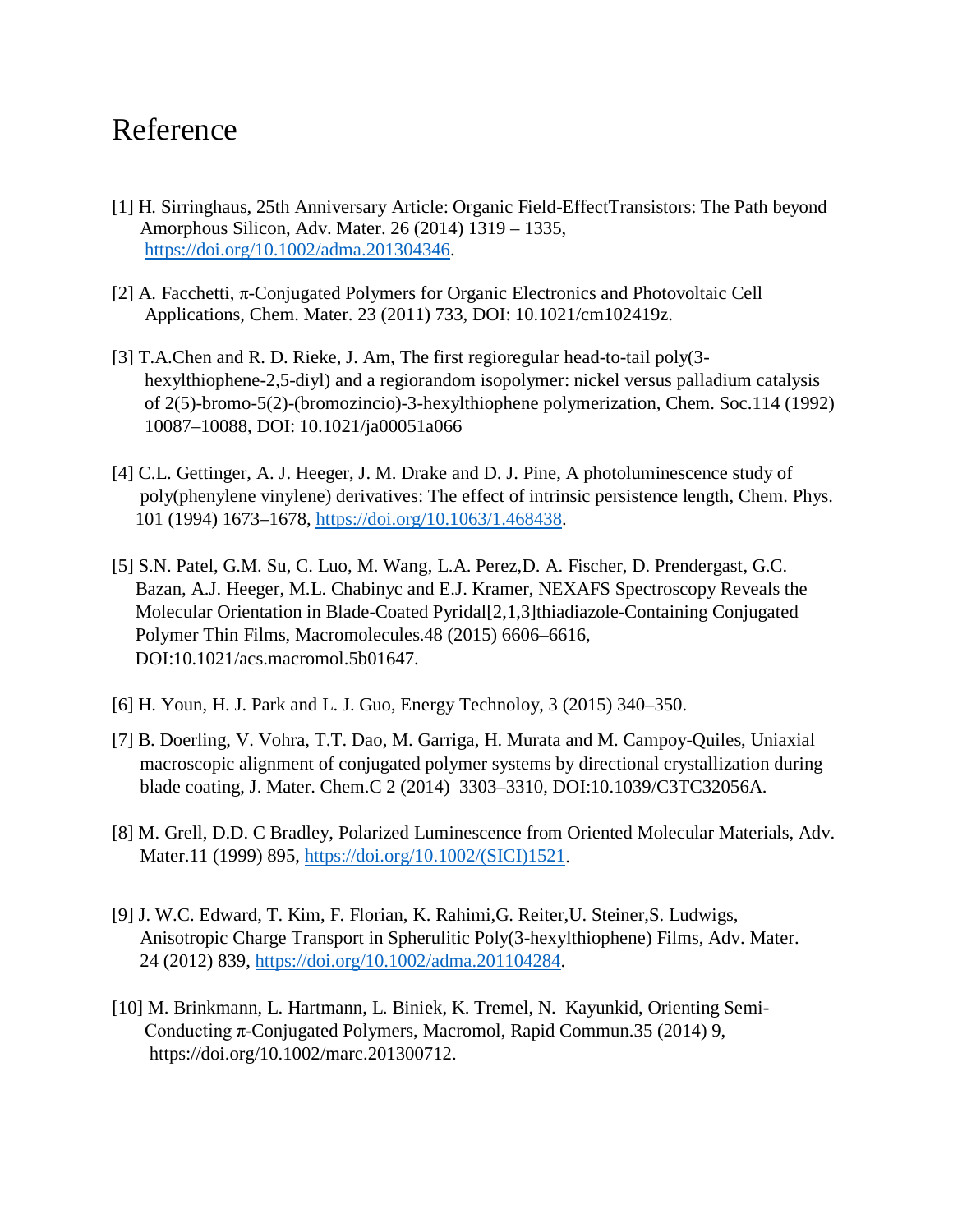- [11] H. Sirringhaus, R.J Wilson, R.H. Friend, M. Inbasekaran, W.Wu, E.P.Woo, M. Grell, D.D.C. Bradley, Mobility enhancement in conjugated polymer field-effect transistors through chain alignment in a liquid-crystalline phase, Appl. Phys. Lett.77 (2000) 406, <https://doi.org/10.1063/1.126991>.
- [12] M. Brinkmann, L. Hartmann, L. Biniek, K. Tremel, N. Kayunkid, Orienting semi conducting pi-conjugated polymers, Macromol. Rapid Commun. 35 (2014) 9e26, [http://dx.doi.org/10.1002/marc.201300712.](http://dx.doi.org/10.1002/marc.201300712)
- [13] S. Nagamatsu, W. Takashima, K. Kaneto, Y. Yoshida, N. Tanigaki, K. Yase, K. Omote, Backbone arrangement in "friction-transferred" regioregular poly(3-alkylthiophene)s, Macromol. 36 (2003) 5252e5257, http:// dx.doi.org/10.1021/ma025887t.
- [14] L. Biniek, N. Leclerc, T. Heiser, R. Bechara, M. Brinkmann, Large scale alignment and charge transport anisotropy of pBTTT films oriented by high temperature rubbing, Macromolecules 46 (2013) 4014e4023, [http://dx.doi.org/10.1021/ma400516d.](http://dx.doi.org/10.1021/ma400516d)
- [15] S. Nagamatsu, W. Takashima, K. Kaneto, Y. Yoshida, N. Tanigaki, K. Yase, Polymer field-effect transistors by a drawing method, Appl. Phys. Lett. 84 (2004) 4608e4610, [http://dx.doi.org/10.1063/1.1751222.](http://dx.doi.org/10.1063/1.1751222)
- [16] N. Yamasaki, Y. Miyake, H. Yoshida, A. Fujii, M. Ozaki, Solution flow assisted fabrication method of oriented p-conjugated polymer films by using geometricallyasymmetric sandwich structures, Jpn. J. Appl. Phys. 50 (2011), [http://dx.doi.org/10.1143/JJAP.50.020205.](http://dx.doi.org/10.1143/JJAP.50.020205)
- [17] B. O'Connor, R.J. Kline, B.R. Conrad, L.J. Richter, D. Gundlach, M.F. Toney, D.M. DeLongchamp, Anisotropic structure and charge transport in highly strain-aligned regioregular poly(3-hexylthiophene), Adv. Funct. Mater. 21 (2011) 3697–3705, [http://dx.doi.org/10.1002/adfm.201100904.](http://dx.doi.org/10.1002/adfm.201100904)
- [18] J.F. Chang, B. Sun, D.W. Breiby, M.M. Nielsen, T.I. Sölling, M. Giles, I. McCulloch, and H. Sirringhaus, Enhanced Mobility of Poly(3-hexylthiophene) Transistors by Spin-Coating from High-Boiling-Point Solvents, Chem. Mater.16 (2004) 4772, DOI: 10.1021/cm049617w.
- [19] H. Yang, S.W. Lefevre, C.Y. Ryu, and Z. Bao, Solubility-driven thin film structures of regioregular poly(3-hexyl thiophene) using volatile solvents, Appl. Phys. Lett. 90, 1 (2007), [https://doi.org/10.1063/1.2734387.](https://doi.org/10.1063/1.2734387)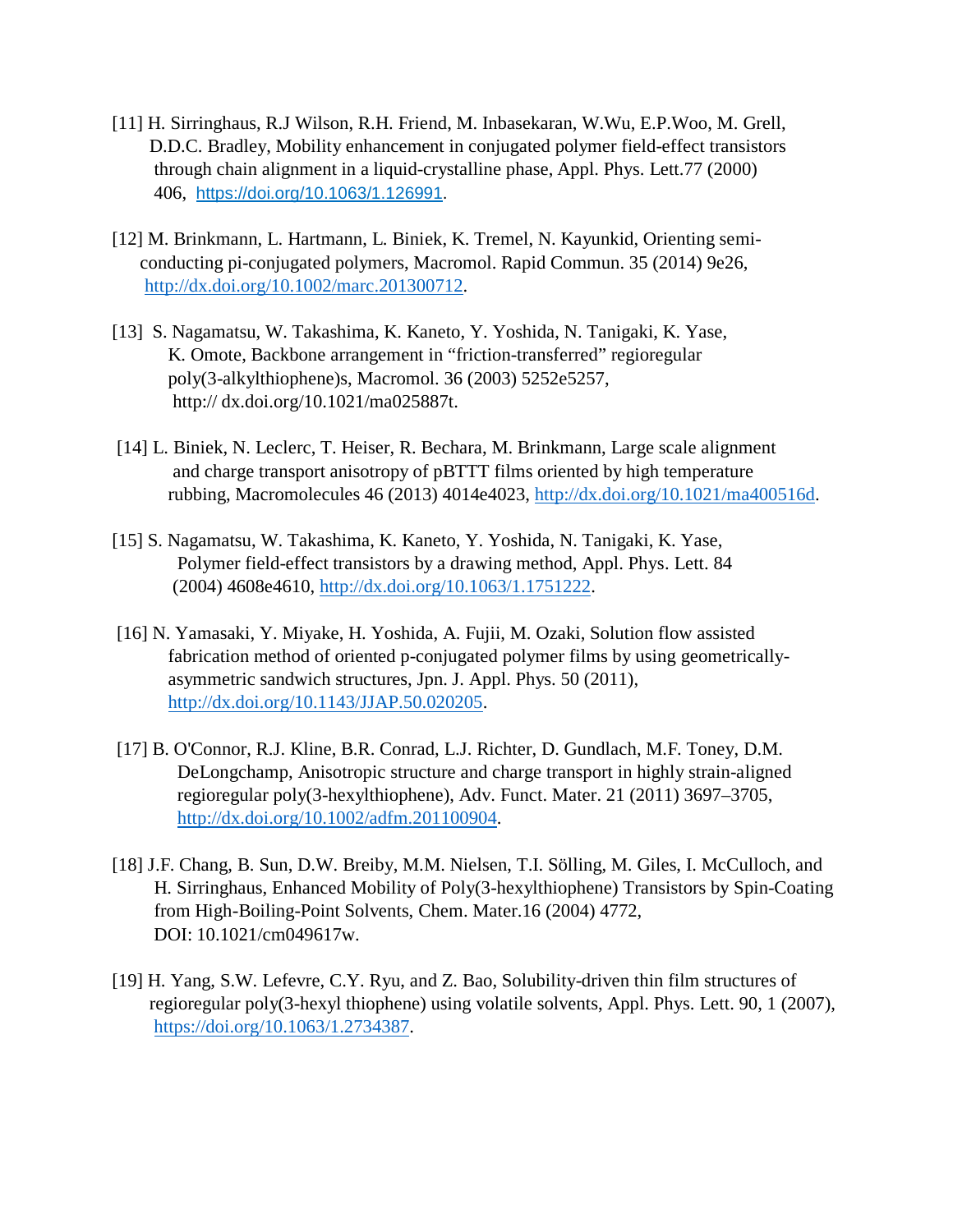- [20] M. Pandey, S.S. Pandey, S. Nagamatsu, S. Hayase, and W. Takashima, Solvent driven performance in thin floating-films of PBTTT for organic field effect transistor: Role of macroscopic orientation, Org. Electron. 43 (2017) 240, DOI[:10.1016/j.orgel.2017.01.031](http://dx.doi.org/10.1016%2Fj.orgel.2017.01.031) https://doi.org/10.1016/j.orgel.2017.01.031.
- [21] T. Morita, V. Singh, S. Nagamatsu, S. Oku, W. Takashima, K. Kaneto, Enhancement of Transport Characteristics in Poly(3-hexylthiophene) Films Deposited with Floating Film Transfer Method, Appl. Phys. Express 2 (2009) 111502, [http://dx.doi.org/10.1143/apex.2.111502.](http://dx.doi.org/10.1143/apex.2.111502)
- [22] D. Arnaud, R.K. Pandey, S. Miyajima, S. Nagamatsu, R. Prakash, W. Takashima, S.Hayase, K. Kaneto, Fabrication of Large-scale Drop-cast Films of  $\pi$ -conjugated Polymers with Floating-film Transfer Method, Trans. Mater. Res. Soc. Jpn (2013) 38305–308, [http://dx.doi.org/10.14723/tmrsj.38.305.](http://dx.doi.org/10.14723/tmrsj.38.305)
- [23] M. Pandey, S.S. Pandey, S. Nagamatsu, S. Hayase, W. Takashima, Controlling factors for orientation of conjugated polymer films in dynamic floating-film transfer method, J. Nanosci. Nanotechnol.17 (2017) 1915–1922, [https://doi.org/10.1166/jnn.2017.12816.](https://doi.org/10.1166/jnn.2017.12816)
- [24] M. Pandey, S.S. Pandey, S. Nagamatsu, S. Hayase and W. Takashima, Influence of backbone structure on orientation of conjugated polymers in the dynamic casting of thin floating- films, Thin Solid Films. (2016) 619125–30, [http://dx.doi.org/10.1016%2Fj.tsf.2016.11.015.](http://dx.doi.org/10.1016%2Fj.tsf.2016.11.015)
- [25] A. Tripathi, M Pandey, S Nagamatsu ,S.S Pandey , S. Hayase and W. Takashima, Casting Control of Floating-films into Ribbon-shape Structure by modified Dynamic FTM, IOP Conf. Series: Journal of Physics: Conf. Series 924 (2017) 012014, [https://doi.org/10.1088/1742-6596/924/1/012014.](https://doi.org/10.1088/1742-6596/924/1/012014)
- [26] A.S. M. Tripathi, M. Pandey, S. Sadakata, S. Nagamatsu, W. Takashima, S. Hayase, and S.S. Pandey, Anisotropic charge transport in highly oriented films of semiconducting polymer prepared by ribbon-shaped floating film. Appl. Phys. Lett. **112** (2018) 123301. [https://doi.org/10.1063/1.5000566.](https://doi.org/10.1063/1.5000566)
- [27] R.H. Lohwasser, M. Thelakkat, Toward perfect control of end groups and polydispersity in poly(3-hexylthiophene) via catalyst transfer polymerization,Macro-molecules 4 (2011) 3388–3397, [http://dx.doi.org/10.1021/ma200119s.](http://dx.doi.org/10.1021/ma200119s)
- [ 28] S. Amou, O. Haba, K. Shirato, T. Hayakawa, M. Ueda, K. Takeuchi, M. Asai, Head-to tail regioregularity of poly(3-hexylthiophene) in oxidative coupling polymerization with FeCl3, J. Polym. Sci. A Polym. Chem. 37 (1999) 1943–1948, [http://dx.doi.org/10.](http://dx.doi.org/10)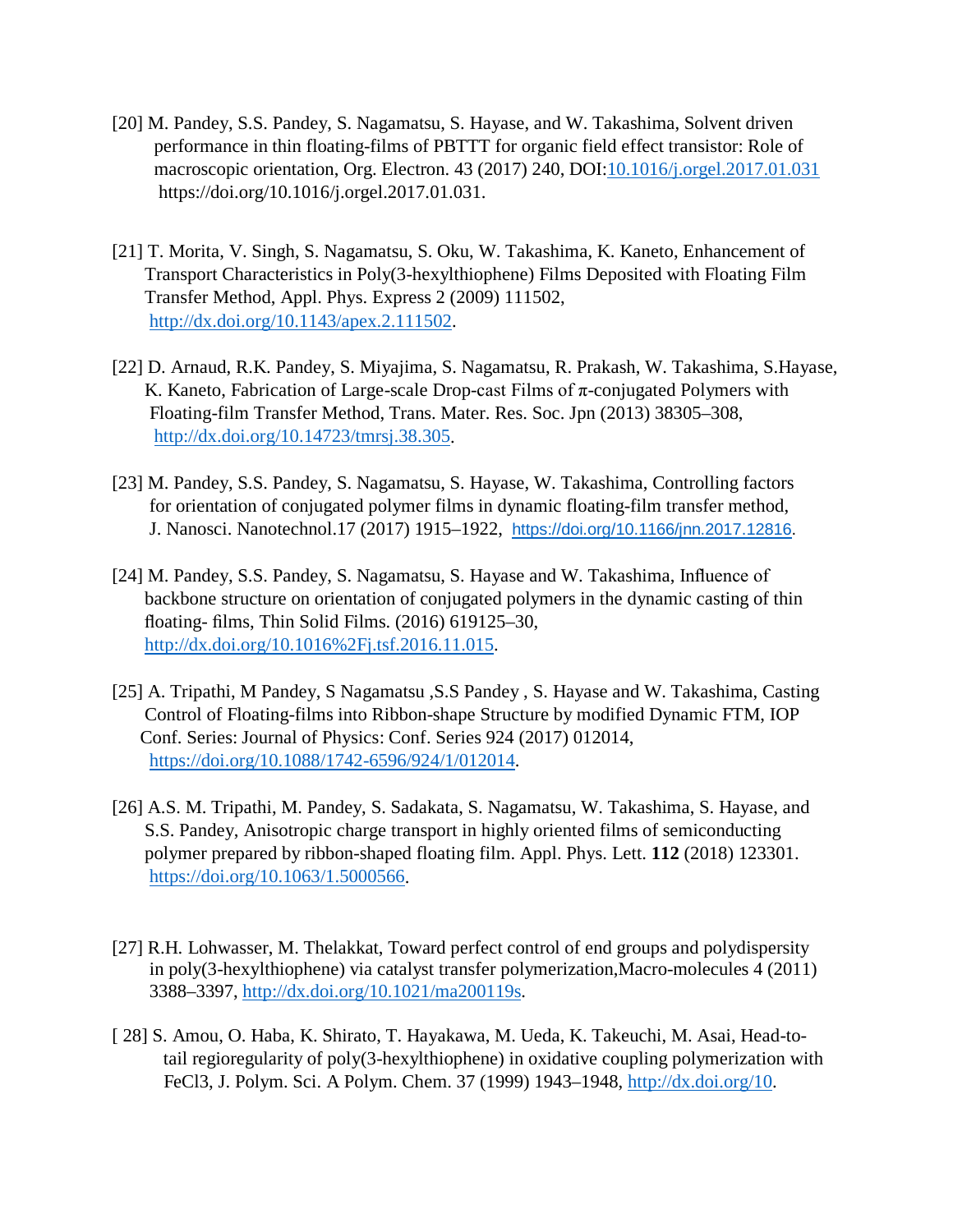- [29] B.S. Ong, Y. Wu, P. Liu, S. Gardner, High-performance semiconducting polythiophenes for organic thin-film transistors, J. Am. Chem. Soc. 126 (2004) 3378–3379, [http://dx.doi.org/10.1021/ja039772w.](http://dx.doi.org/10.1021/ja039772w)
- [30] E. Lim, B.J. Jung, and H.K. Shim, Synthesis and Characterization of a New Light-Emitting Fluorene-Thieno[3,2-b]thiophene-Based Conjugated Copolymer, Macromol. 36 (2003) 4288, DOI: 10.1021/ma034168r.
- [31] S. S. Pandey, S.Nagamatsu, W.Takashima and K. Kaneto,Mechanism of Photocarrier Generation and Transport in Poly(3-Alkylthiophene) Films, Jpn. J. Appl. Phys. Vol. 39 (2000) pp. 6309–6315.
- [32] [K. Kaneto,W.Takashima,](https://www.sciencedirect.com/science/article/pii/S1567173901000359#!) Fabrication and characteristics of Schottky diodes based on Regioregular poly(3-hexylthiophene)/Al junction, 1 (2001) 355-361, [https://doi.org/10.1016/S1567-1739\(01\)00035-9.](https://doi.org/10.1016/S1567-1739(01)00035-9)
- [33] B.S. Ong, Y. Wu, P. Liu, and S. Gardner, High-Performance Semiconducting Polythiophenes for Organic Thin-Film Transistors, J. Am. Chem. Soc. **126** (2004) 3378, DOI:10.1021/ja039772w.
- [34] B.S. Ong, Y. Wu, P. Liu, S. Gardner, High-performance semiconducting polythiophenes for organic thin-film transistors, J. Am. Chem. Soc. 126 (2004) 3378–3379, [http://dx.doi.org/10.1021/ja039772w.](http://dx.doi.org/10.1021/ja039772w)
- [35] I. McCulloch, M. Heeney, C. Bailey, K. Genevicius, I. Macdonald, M. Shkunov, D. Sparrowe, S. Tierney, R. Wagner, W. Zhang, M.L. Chabinyc, R.J. Kline, M.D. McGehee, M.F. Toney, Liquid-crystalline semiconducting polymers with high charge-carrier mobility, Nat. Mater. 5 ( 2006) 328–333, [http://dx.doi.org/10.1038/nmat1612.](http://dx.doi.org/10.1038/nmat1612)
- [36] H. Sirringhaus, Device Physics of Solution-Processed Organic Field-Effect Transistors, Adv. Mater. 17 (2005) 2411–2425, DOI: 10.1002/adma.200501152.
- [37] M. Pandey, S. Nagamatsu, S.S. Pandey, S. Hayase, and W. Takashima, Enhancement of carrier mobility along with anisotropic transport in non-regiocontrolled poly (3 hexylthiophene) films processed by floating film transfer method. Org. Electron. 38 (2016) 115 . [https://doi.org/10.1016/j.orgel.2016.08.003.](https://doi.org/10.1016/j.orgel.2016.08.003)
- [38] B. Kuei and E. D. Gomez, Chain conformations and phase behavior of conjugated Polymers, [Soft Matter.](https://doi.org/10.1039/1744-6848/2005) 13 (2017) 49-67, DOI: [10.1039/C6SM00979D.](https://doi.org/10.1039/C6SM00979D)
- [39] B. McCulloch,V. Ho, M. Hoarfrost, C. Stanley,C. Do,William T. Heller and R.A. Segalman, Polymer Chain Shape of Poly(3-alkylthiophenes) in Solution Using Small-Angle Neutron Scattering, Macromolecules. 46(5) (**2013**) pp 1899–1907, **DOI:** 10.1021/ma302463d.